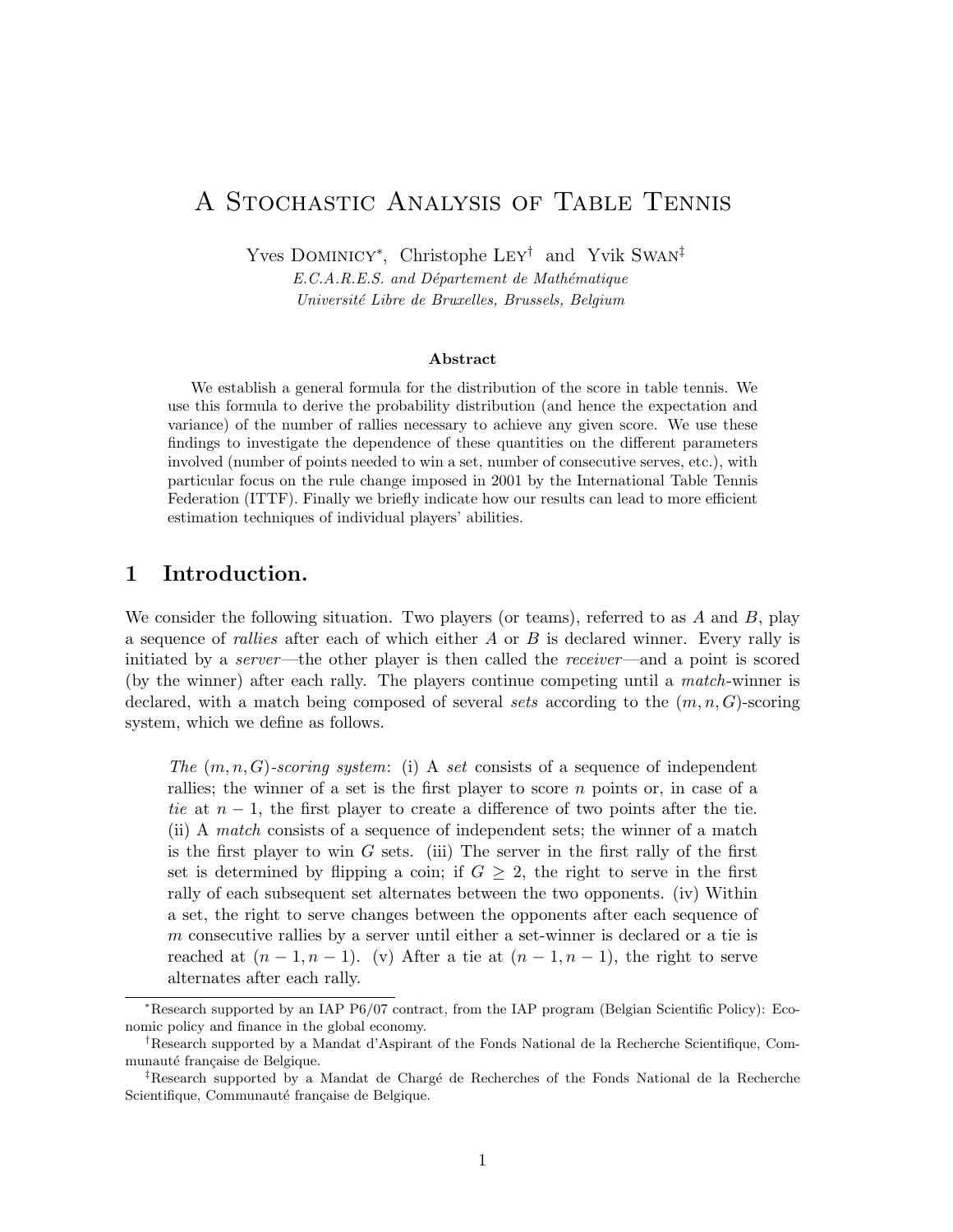To the best of our knowledge, table tennis is the only sport currently using the  $(m, n, G)$ scoring system, although speed badminton (a.k.a. speedminton or, before 2001, shuttleball) can nevertheless be shown to fit, up to a minor modification, within the above scoring system for  $m = 3$ ,  $n = 16$  and  $G = 2$  (the change concerns the right to serve in the first rally of each subsequent set, as here the player who has lost the previous set serves first). Until 2001, table tennis was played according to the  $(5, 21, G)$ -scoring system, with  $G = 2$  or 3. In 2001 the International Table Tennis Federation (ITTF) decided to switch to the  $(2, 11, G)$ -scoring system, with G either 3 or 4.

In this article we regard table tennis as a succession of identical and independent random experiments (the rallies) and analyze the properties of the random processes (score change, game duration, etc.) induced by the scoring system. As in most of the (mathematical) literature on this kind of sport we will restrict our attention to two well-known models. The first is the so-called *server model* in which it is assumed that rally-outcomes are mutually independent and are, conditionally upon the server, identically distributed. Denoting by  $p_a$  (resp.,  $p_b$ ) the probability that player A (resp., player B) wins a rally he/she initiates, the game is then entirely governed by the bivariate parameter  $(p_a, p_b) \in (0, 1) \times (0, 1)$ . The second model under investigation is the simpler *no-server model*, in which it is assumed that rallies are won with probabilities that do not depend on the server; the latter model is thus a particular case of the former, with parameters  $p_a = 1 - p_b = p \in (0, 1)$ . For a discussion on the validity of these models we refer the reader to e.g. Klaassen and Magnus (2001) where is is shown, within the framework of the game of tennis, that i.i.d. models provide a good approximation to real games. We have not investigated whether their conclusions can be transposed to our framework, and reserve such empirical considerations for later publications.

While an important literature has been devoted to sports such as tennis (see, e.g., Hsi and Burich 1971, George 1973, Carter and Crews 1974, Riddle 1988 or Klaassen and Magnus 2003) or badminton (see, e.g., Phillips 1978, Simmons 1989 or the recent contributions by Percy 2009 and Paindaveine and Swan 2011), the corresponding literature on table tennis is, to say the least, scant. Indeed, to the best of our knowledge, only one paper (Schulman and Hamdan 1977) addresses this issue and proposes a solution only for  $(m, n, G) = (5, 21, 2)$ . This lack of interest perhaps originates in the apparent simplicity of the stochastics underlying the game of table tennis. Indeed, whereas in sports such as badminton or tennis the number of consecutive serves by any player is random, the right to serve in table tennis changes according to a deterministic rule, and thus rather simple (albeit delicate) combinatoric arguments allow to obtain all the corresponding probability distributions – see Section 2. Moreover the formulae we obtain are – see Appendix A.1 – rather lengthy and cumbersome.

This dismissive view of the problem is, in our opinion, wrong. Consequently, we tackle in this paper all possible questions of interest related to sports based on the  $(m, n, G)$ scoring system, and solve them in full generality. The formulae we obtain are based on rally-level combinatorial arguments and allow us to derive the probability distribution (and hence the expectation and variance) of the number of rallies necessary to achieve *any* given succession of rally-outcomes. By doing so, we extend the previous contribution on the subject (Schulman and Hamdan 1977) where only the special case of the  $(5, 21, 2)$ -scoring system and only set-winning probabilities are computed.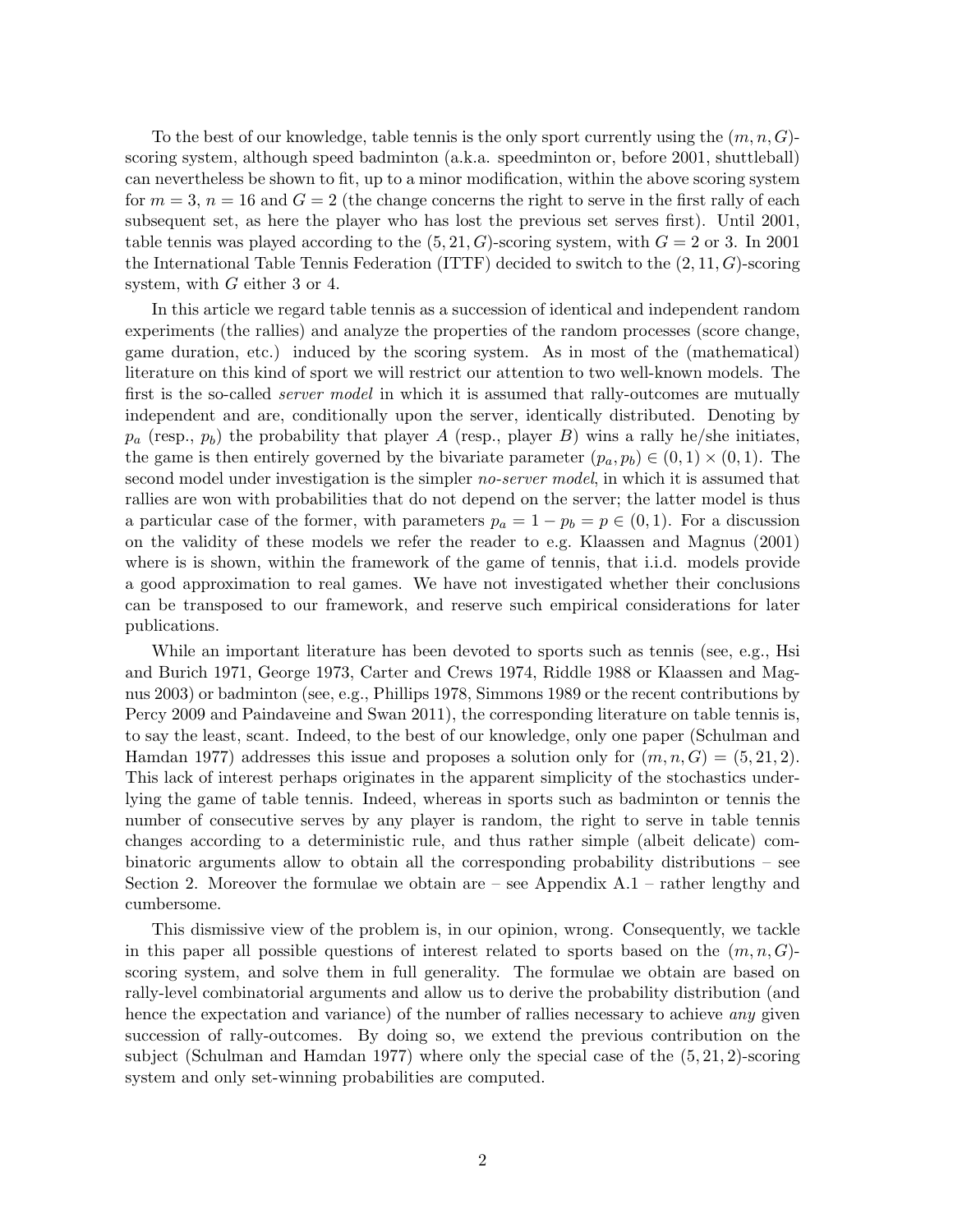The outline of the paper is as follows. In Section 2 we fix the notations, obtain the main theoretical results and derive the distributions of the score and game-duration. In Section 3 we investigate the dependence of the quantities obtained in Section 2 on the parameters  $(m, n, G)$ , with a particular attention given to the effects of the ITTF's rule change (see above) on the game-winning probabilities and durations. Some final comments and an outlook on future research are stated in Section 4, while an appendix collects the full-length formulae and their proofs.

# 2 Distribution of the score, set-winning probabilities and distribution of the number of rallies in a single set.

In this section we fix the notations and obtain the fundamental probabilities associated with the scoring process within a single set (see Lemma 2.2 below). We use these to derive the distribution of the scores, the set-winning probabilities as well as the distribution of the number of rallies needed to complete a set.

### 2.1 Notations

Here and throughout we denote scores by couples of integers where the first entry (resp., the second entry) stands for the number of points scored by player  $A$  (resp., by player  $B$ ). We will reserve the use of the notation  $(n, k)$  (resp.,  $(k, n)$ ) to indicate the final score in a set won by A (resp., by B) without a tie. General intermediate scores will be denoted  $(\alpha, \beta)$ .

We call A-set (resp.,  $B$ -set) a set in which player  $A$  (resp., player  $B$ ) is the first server. Note the symmetric roles played by  $A$  and  $B$ , which will often allow us to state our results in terms of A-sets only. For  $C_1, C_2 \in \{A, B\}$ , we denote by  $p_{C_1}^{C_2}$  $\mathcal{C}_1^2$  the probability that  $\mathcal{C}_2$ wins a  $C_1$ -set. Now, similarly to Schulman and Hamdan (1977), it can be shown that, for m dividing  $n-1$ ,  $p_A^A = p_B^A$  (resp.,  $p_A^B = p_B^B$ ), i.e. the probability for each player to win a single set is not affected by the choice of the first server in the set. Consequently, the probability of player A (resp., player B) winning a match can be obtained in a straightforward manner by simple conditioning. Since the values of  $m$  chosen by international federations always satisfy the aforementioned divisibility constraint, we can (and will) restrict most of our attention on the outcome of a single A-set.

For  $C \in \{A, B\}$ , we denote by  $E_A^{\alpha,\beta,C}$  $A^{\alpha,\beta,\mathsf{C}}_A$  the event associated with all sequences of  $\alpha+\beta$ rallies in an A-set that gives rise to  $\alpha$  (resp.,  $\beta$ ) points scored by player A (resp., by player B) and sees player C score the last point. The latter condition entails that we necessarily assume  $\alpha > 0$  (resp.,  $\beta > 0$ ) when  $C = A$  (resp., when  $C = B$ ). We denote the corresponding probability by

$$
p_A^{\alpha,\beta,C} = P[E_A^{\alpha,\beta,C}].
$$
\n(2.1)

With these notations, an A-set is won by A (resp., by B) on the score  $(n, k)$  (resp.,  $(k, n)$ ) with probability  $p_A^{n,k,A}$  $\binom{n,k,A}{A}$  (resp.,  $p_A^{k,n,B}$  $\mathbb{A}_{A_{\infty}}^{k,n,B}$ , for  $k \leq n-2$ . Obviously these quantities do not suffice to compute the probability  $p_A^C$  that C wins a set initiated by A, since we still need to account for what happens in case of a tie at  $n-1$ , an event which occurs with probability  $p_A^{n-1,n-1,A} + p_A^{n-1,n-1,B}$  $A^{n-1,n-1,B}_{A}$ . For this we introduce the notation  $p_A^{\text{tie},A}$  $\chi_A^{\text{tie},A}$  (resp.,  $p_A^{\text{tie},B}$  $_A^{\text{ue},B})$ to represent the probability that A (resp.,  $B$ ) scores 2 more consecutive points than his/her opponent after the tie; this quantity will have to be computed differently than those defined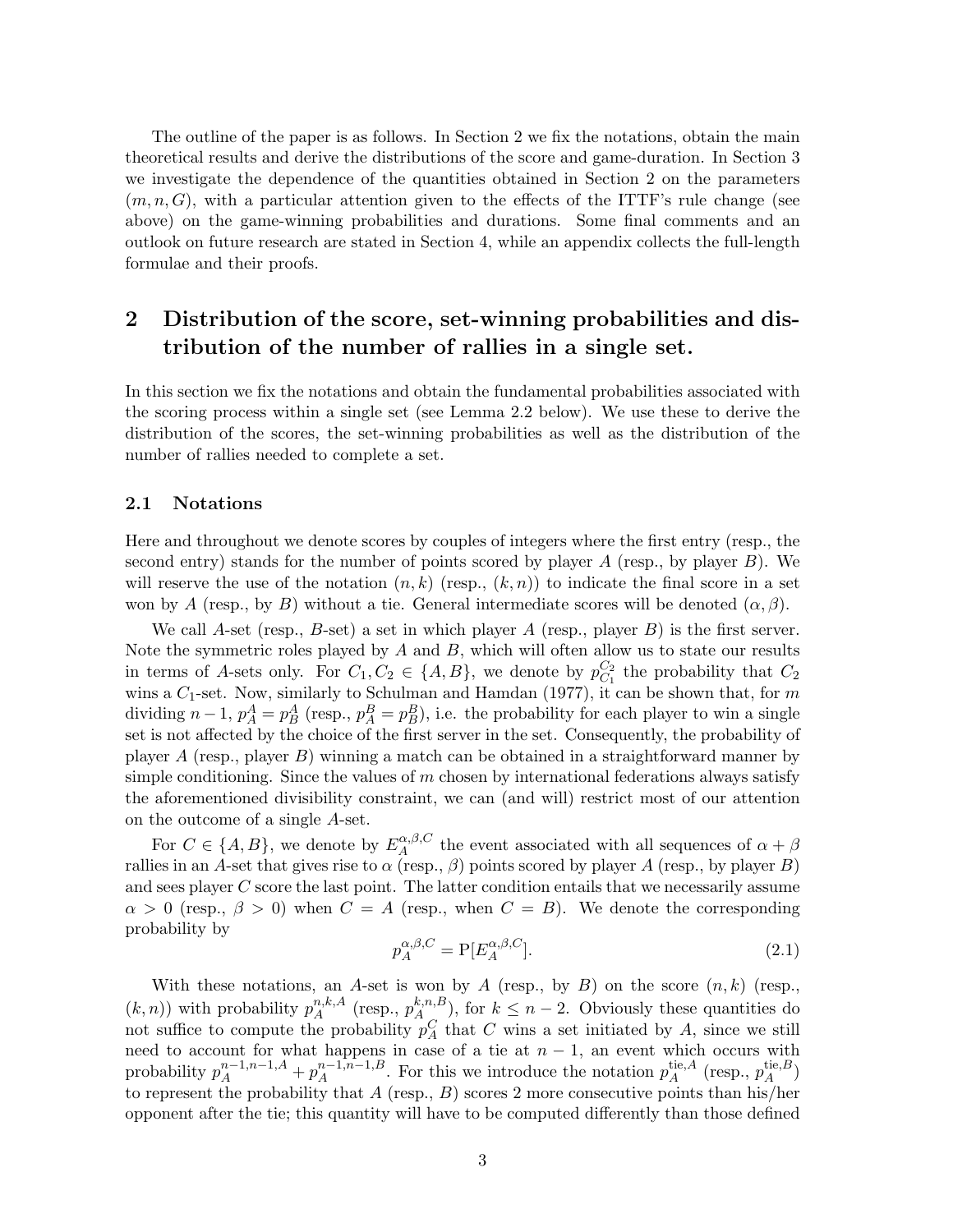above, since the rules governing the game after a tie are not the same as those which were applicable before this event. With these notations we get

$$
p_A^A = \sum_{k=0}^{n-2} p_A^{n,k,A} + (p_A^{n-1,n-1,A} + p_A^{n-1,n-1,B}) p_A^{\text{tie},A},\tag{2.2}
$$

and

$$
p_A^B = \sum_{k=0}^{n-2} p_A^{k,n,B} + (p_A^{n-1,n-1,A} + p_A^{n-1,n-1,B}) p_A^{\text{tie},B}.
$$
 (2.3)

The corresponding quantities for B-sets are defined by switching the roles of the two players in these definitions.

Determining (2.1) and computing  $p_A^{\text{tie},C}$  $A^{\text{te},\text{C}}$  is the key to our understanding of the problem. We derive a general formula for these quantities in the following section.

#### 2.2 Distribution of the scores in a single set.

In order to give the reader a feeling for what kind of mechanics are at play, we start with the (very simple) no-server model. Here every rally is won by player  $A$  (resp., by player  $B$ ) with probability p (resp.,  $1-p$ ), irrespective of the server. The process therefore reduces to a succession of independent Bernoulli trials with success-probability  $p$ , yielding

$$
p_A^{\alpha,\beta,A} = \binom{\alpha+\beta-1}{\alpha-1} p^{\alpha} (1-p)^{\beta} \text{ and } p_A^{\alpha,\beta,B} = \binom{\alpha+\beta-1}{\alpha} p^{\alpha} (1-p)^{\beta} \tag{2.4}
$$

for all  $\alpha, \beta \in \mathbb{N}$ . All that remains is to determine the probabilities  $p_A^{\text{tie},A}$ tie, A and  $p_A^{\text{tie},B}$  $_A^{\text{tie},B}$ . Clearly, the number of rallies played after a tie until either player wins the set has to be even. Let  $\ell \in \mathbb{N}_0$ . In order to have 2 $\ell$  rallies after the tie, it suffices that A and B win alternatively during the first  $2(\ell - 1)$  rallies, and that one of the two players scores 2 successive points thereafter. This entails that the probability that A (resp., B) wins the set after  $2\ell$  points is given by  $p^2(2p(1-p))^{\ell-1}$  (resp., by  $(1-p)^2(2p(1-p))^{\ell-1}$ ). Hence the probability of A (resp., of B) winning the set after a tie at  $n-1$  is given by

$$
p_A^{\text{tie},A} = \frac{p^2}{1 - 2p(1 - p)} \text{ and } p_A^{\text{tie},B} = \frac{(1 - p)^2}{1 - 2p(1 - p)}.
$$
 (2.5)

Thus, from  $(2.2)$ ,  $(2.3)$  and  $(2.4)$ , simple summation yields the game-winning probabilities  $p_A^A$  and  $p_A^B$ . Note that these quantities do not depend on the parameter m.

The case of the server model is trickier. The scoring process of  $A$  (resp., of  $B$ ) is a succession of m independent Bernoulli trials with success-probability  $p_a$  (resp.,  $1 - p_a$ ), followed by m independent trials with success-probability  $1 - p_b$  (resp.,  $p_b$ ), followed again by m Bernoulli trials identical to the first and so on, until the end of the set (or until the tie is reached). We aim to derive the probability of the event  $E^{\alpha,\beta,C}_{A}$  $A^{(\alpha,\beta,\mathcal{C})}$ . We know that this event is equivalent to a succession of independent (albeit not identically distributed) binomial experiments with parameters  $(m, p_a)$  or  $(m, 1-p_b)$ . Hence all related distributions will be relatively straightforward to derive as soon as we are able to compute, for any given score, the number  $K$ , say, of complete service sequences (of  $m$  rallies) and the number  $R \, (<\, m$ ), say, of remaining serves (by either A or B) during the last service sequence. This is performed in the following lemma (which we state without proof).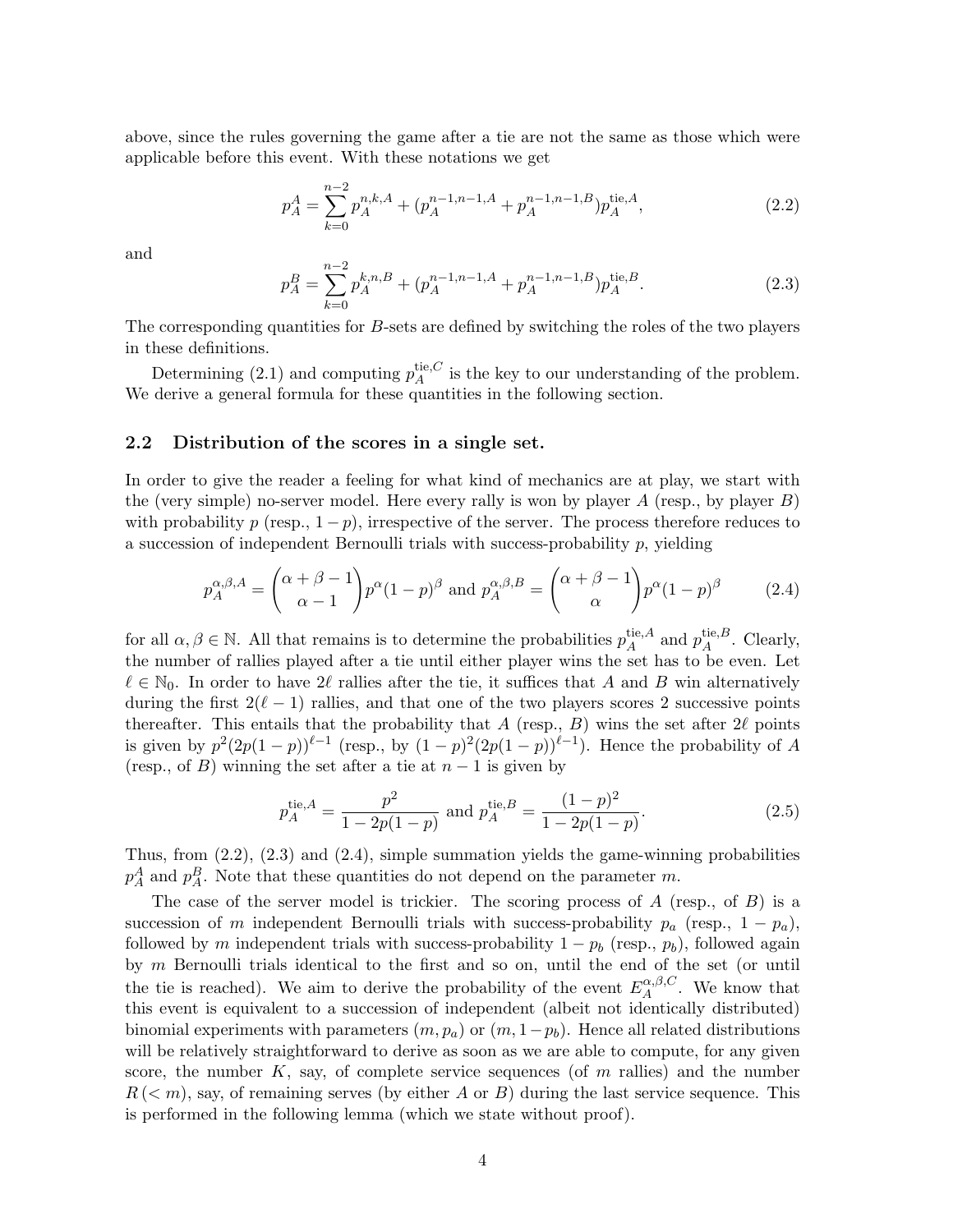**Lemma 2.1** Let  $0 \le \alpha, \beta \le n-1$ . Define the integers K and R as the unique solutions of  $\alpha + \beta = Km + R$  with  $R \leq m-1$ . Then the event  $E_A^{\alpha,\beta,C}$  $A^{(\alpha,\beta,C)}_A$  can be decomposed into  $k_1 := \lceil K/2 \rceil$ service sequences by A and  $k_2 := |K/2|$  service sequences by B, ended by R serves of A (resp., of  $B$ ) when  $K$  is even (resp., when  $K$  is odd).

Let us now consider the event  $E_A^{\alpha,\beta,C}$  $A^{\alpha,\beta,\mathsf{C}}_A$  for  $C \in \{A,B\}$ . From the nature of the game it is clear that, given the score  $(\alpha, \beta)$ , the only random quantity left is the number of points A (or, equivalently,  $B$ ) has obtained on his/her own serve. Hence it is natural to define the events  ${E}_A^{\alpha,\beta,C}$  $A^{(\alpha,\beta,C}(j) \subset E^{\alpha,\beta,C}_A$  $A_A^{\alpha,\beta,\mathcal{C}}$  for which the scoring sequence occurs with A scoring exactly j points on his/her serve. Denoting by  $p_A^{\alpha,\beta,C}$  $\alpha_{A}^{\alpha,\beta,C}(j)$  the corresponding probability, these quantities can then be derived by exploring the essentially binomial nature of the experiment, as summarized in the following lemma.

**Lemma 2.2** Let  $\alpha, \beta \in \mathbb{N}$ , and define K, R as in Lemma 2.1. Also, for  $C \in \{A, B\}$ , define  $\delta_A^C$  as the indicator of the equality between A and C. Then, (i) if  $R > 0$  and K is even (or  $R = 0$  and K is odd),

$$
p_A^{\alpha,\beta,C}(j) = \binom{\lceil \frac{K}{2} \rceil m + R - 1}{j - \delta_A^C} p_a^j (1 - p_a)^{\lceil \frac{K}{2} \rceil m + R - j} \binom{\lfloor \frac{K}{2} \rfloor m}{\alpha - j} (1 - p_b)^{\alpha - j} p_b^{\lfloor \frac{K}{2} \rfloor m - \alpha + j},
$$

where  $j \in \{\max(\delta_A^C, \alpha - \lceil \frac{K}{2} \rceil m), \dots, \min(\alpha, \lceil \frac{K}{2} \rceil \})$  $\frac{K}{2}[m + R - 1 + \delta_A^C]\};$  (ii) if  $R > 0$  and K is odd (or  $R = 0$  and K is even),

$$
p_A^{\alpha,\beta,C}(j) = \binom{\lceil \frac{K}{2} \rceil m}{j} p_a^j (1 - p_a)^{\lceil \frac{K}{2} \rceil m - j} \binom{\lfloor \frac{K}{2} \rfloor m + R - 1}{\alpha - j - \delta_A^C} (1 - p_b)^{\alpha - j} p_b^{\lfloor \frac{K}{2} \rfloor m + R - \alpha + j},
$$
  
where  $j \in \{\max(0, \alpha - \lfloor \frac{K}{2} \rfloor m - R + 1 - \delta_A^C), \dots, \min(\alpha - \delta_A^C, \lceil \frac{K}{2} \rceil m)\}.$ 

Note that the above condensed formulae are easier to read if spelt out explicitly in each of the 8 possible cases. We therefore provide a complete version of Lemma 2.2 in the Appendix, accompanied by a formal proof. Summing up it is now a simple matter to obtain the final formulae – at least for game scores that do not involve a tie.

**Theorem 2.1** Fix  $\alpha, \beta \in \mathbb{N}$ , and let  $p_A^{\alpha,\beta,C}$  $\alpha^{,\beta,C}_{A}:=\text{P}[E^{\alpha,\beta,C}_{A}]$  $\mathbb{E}_A^{\alpha,\beta,C}$ , where  $E_A^{\alpha,\beta,C}$  $\mathcal{L}_A^{\alpha,\beta,C}:=\bigcup_j E^{\alpha,\beta,C}_A$  $\int_A^{\alpha,\rho,\mathrm{C}}(j) \text{ with}$  $C \in \{A, B\}$ . Then  $p_A^{\alpha,\beta,A} = \sum_{\alpha}^{\infty}$  $j=0$  $p_{\,A}^{\alpha,\beta,A}$  $\int_A^{\alpha,\beta,A}(j)$  and  $p_A^{\alpha,\beta,B} = \sum_{\alpha}^{\infty}$  $j=0$  $p_A^{\alpha,\beta,B}$  $A^{(\alpha,\beta,B)}_A(j)$ , where the probabilities  $p_{\scriptscriptstyle A}^{\alpha,\beta,C}$  $A^{(\alpha,\beta,\mathcal{C})}_A(j)$  are defined in Lemma 2.2.

When the parameters are chosen so as to satisfy the constraint  $p_a = 1 - p_b = p$ , the corresponding results concur with those obtained for the no-server model. In all other cases, these results do not allow for an agreeable form so we dispense with their explicit expression. The behavior of these quantities in terms of the ruling parameters of the game is illustrated (both in the old and new scoring systems) in Figure 3. Finally regarding the winning probabilities in case of a tie, the same reasoning as for  $(2.5)$  reveals that the probability that A (resp., B) wins the set after 2 $\ell$  points is given by  $p_a(1-p_b)((1-p_a)(1-p_b)+p_ap_b)^{\ell-1}$ (resp., by  $(1-p_a)p_b((1-p_a)(1-p_b)+p_ap_b)^{\ell-1}$ ). The probability of A (resp., of B) winning the set after a tie at  $n-1$  readily follows and thus, combining Theorem 2.1 and equations  $(2.2)$  and  $(2.3)$  yields  $p_A^A$  and  $p_A^B$ , as desired. Because these probabilities are particularly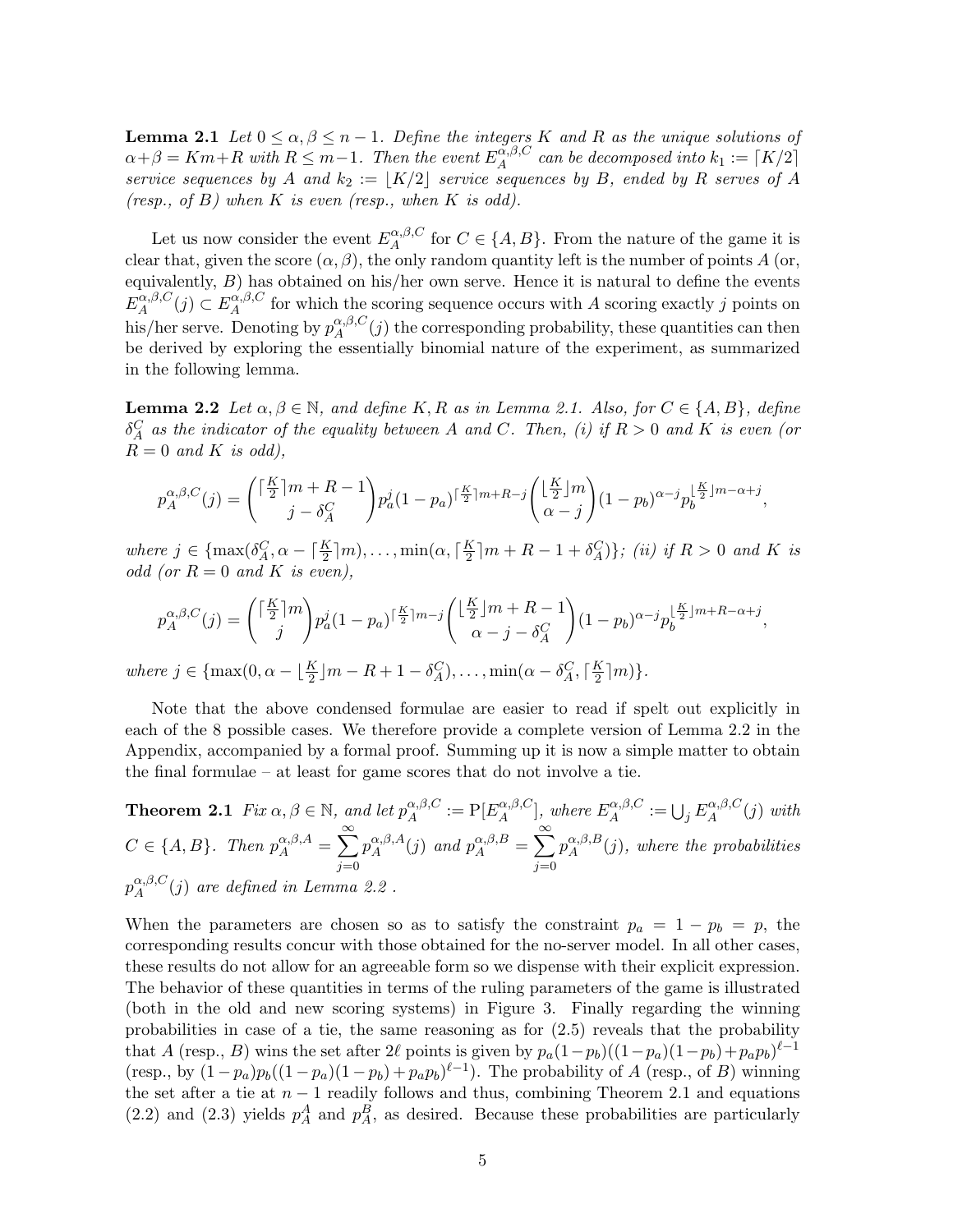cumbersome to spell out explicitly we rather choose to illustrate their behavior (both in the old and new scoring systems) numerically and graphically (see Table 1 and the different figures below).

#### 2.3 Distribution of the number of rallies in a single set.

The results established in the previous section allow us now to investigate the distribution of the number of rallies,  $D$  say, needed to end a single set. Let  $S$  stand for the random variable recording the first server of a set, and, for  $C \in \{A, B\}$  and E an event, denote by  $P_C[E] := P[E | S = C]$  the probability of E conditional upon who serves first in a set. The main object of interest in this section is the mapping  $d \mapsto P_A[D = d]$  for  $d \in \mathbb{N}$ .

Obviously, because a point is scored on every rally, the number of rallies needed to reach a score  $(\alpha, \beta)$  is equal to  $\alpha + \beta$ . Hence  $P_A[D] = d = 0$  for all  $d \leq n - 1$  and  $P_A[D = d] = p_A^{n,d-n,A} + p_A^{d-n,n,B}$  $A^{a-n,n,B}$  for all  $n \leq d \leq 2(n-1)$ . Finally, for  $d \geq 2n-1$ , such length can only be achieved through the occurrence of a tie so that  $P_A[D = d] = 0$  if  $d = 2n - 1$  and otherwise  $P_A[D = d] = (p_A^{n-1,n-1,A} + p_A^{n-1,n-1,B}$  $_{A}^{n-1,n-1,B})p_{\text{tie}}^{d,n}$ , where the latter quantity gives the probability that there are exactly  $d-2(n-1)$  rallies after the tie. All that remains is therefore to compute  $p_{\text{tie}}^{d,n}$ . For this first note that  $p_{\text{tie}}^{d,n} = 0$  if  $d - 2(n-1)$  is odd. Next it is a simple matter of applying the same arguments as in Section 2.2 to obtain  $p_{\text{tie}}^{d,n} = (p_a(1-p_b) + (1-p_a)p_b)((1-p_a)(1-p_b) + p_ap_b)^{\ell-1}$  with  $2\ell = d - 2(n-1)$ . The distribution of  $D$  (as well as its moments) readily follows, as illustrated in Table 1, Figure 1 and Figure 4.

The evolution of the expectation and variance of the number of rallies D in an A-set unconditional on the winner of that set are displayed in Figure 1. (Note that the effect of a variation of n in one set played according to the  $(n, m, G)$ -rule will be a straightforward rescaling. Plots are therefore not provided.) The expectation curves are quite smooth and unimodal around  $p_a = p_b$ , while the variance curves are also smooth but exhibit a slightly bimodal nature around  $p_a = p_b$ . These findings are in accordance with the intuition that players of approximately the same strength play longer. Moreover, when the strengths are only slightly different, the variance becomes biggest, as in that case there may be both tight and uneven sets. Finally note that when  $p_b \to 0$  or  $p_b \to 1$  the expected duration is not equal to 21 as one might think at first sight but is rather around 25. This evidently follows from the fact that  $p_a$  is confined between .3 and .7, and hence when player A serves the outcomes remain random.

## 3 Comparing scoring systems in table tennis.

In this section, we discuss the influence of the parameters  $(m, n, G)$  in terms of score distributions, durations and match-winning probabilities. Our main interest is to discuss the effects of the switch from the "old"  $(5, 21, G)$ -scoring system to the "new"  $(2, 11, G)$ -scoring system.

We first stress how little influence the choice of  $m$  has on the different distributions, as long as  $m$  is chosen so as to satisfy the above described divisibility constraints. This is illustrated in Figure 2, where the ratio between the expected durations (Figure 2 a) and standard deviations (Figure 2 b) under the  $(5, 11, 1)$  and the  $(2, 11, 1)$  rules are reported.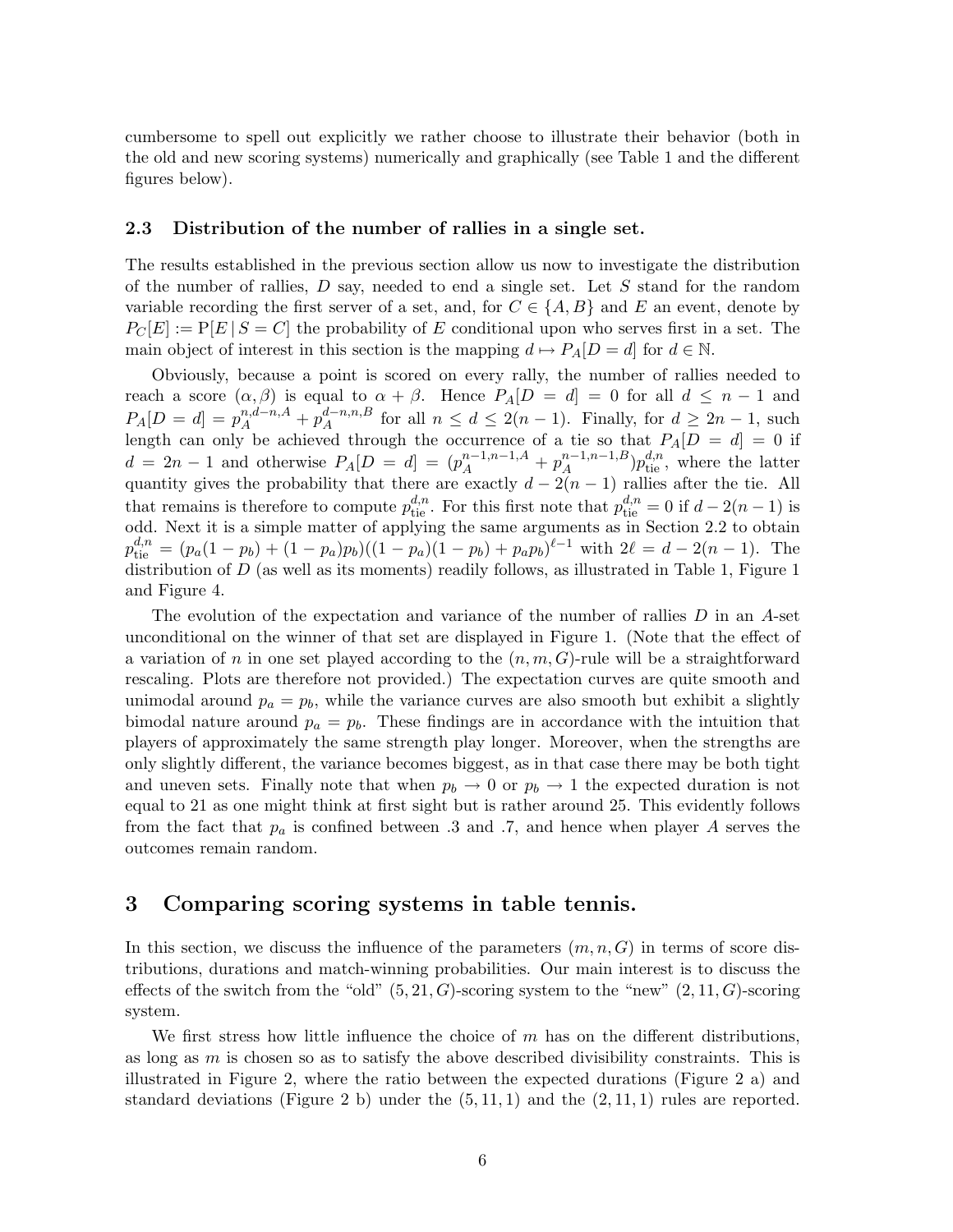

p\_b





Figure 1: Evolution of expectation and variance

Both subfigures refer to an  $\overline{A}$ -set played under the  $(5, 21, 1)$ -scoring system. Subfigure (a) shows the evolution of the expectation and subfigure (b) shows the evolution of the variance of the duration D unconditional on the winner of the set.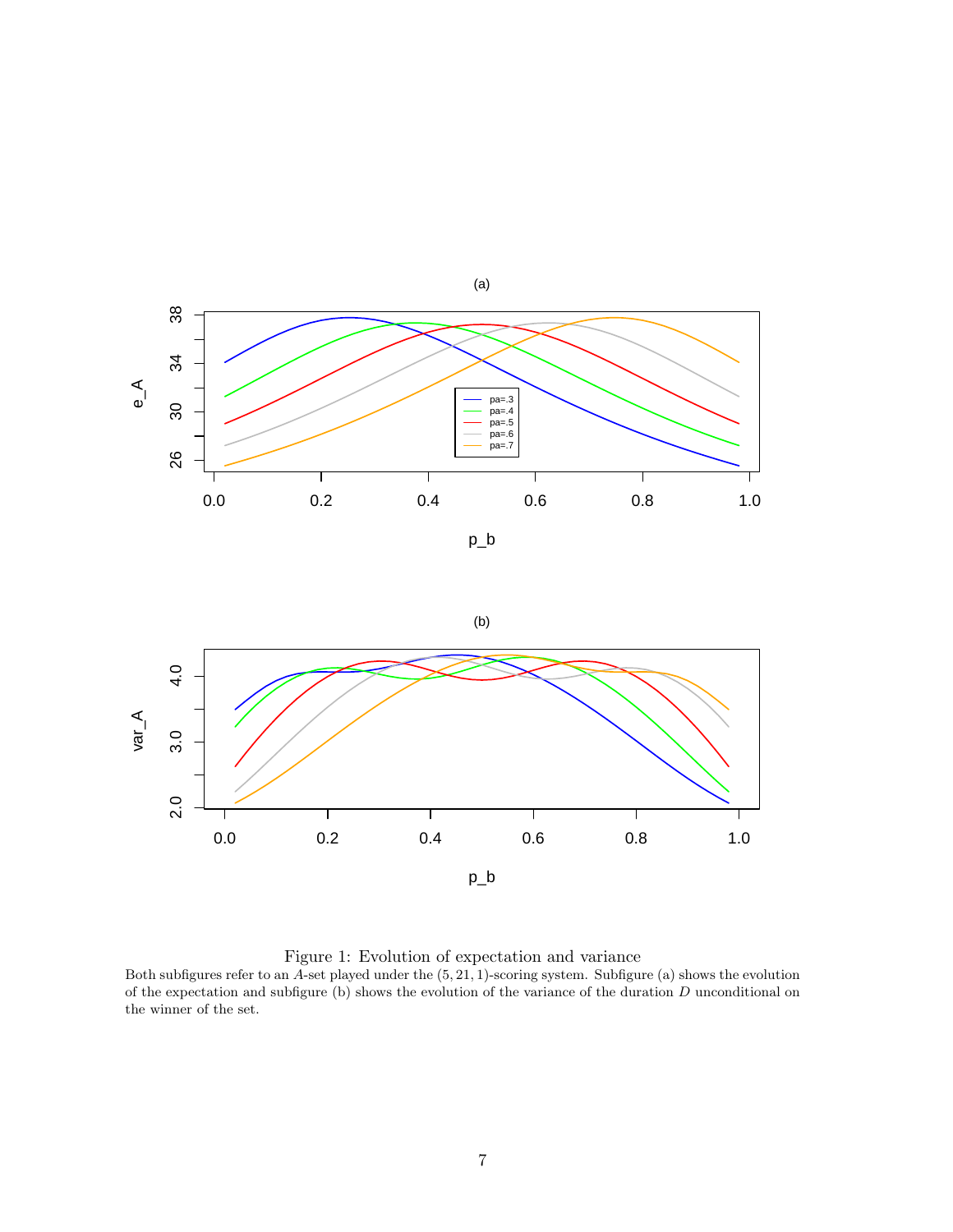



Both plots refer to an A-set played with  $n = 11$  and  $G = 1$  for different values of  $p_a$ , as a function of  $p_b$ . Plot (a) shows the ratio between the expected durations under the  $(11, 2, 1)$  rule and that under the  $(11, 5, 1)$ rule; Plot (b) reports the ratio between the standard deviations.

Aside from the fact that the different curves cross the horizontal line  $y = 1$  at each couple  $(p_a, p_b)$  such that  $p_a + p_b = 1$ , we draw the reader's attention to how little variation these quantities endure. This encourages to disregard the role of  $m$  in the future, and concentrate on the dependence on the parameters  $n$ ,  $G$  and  $(p_a, p_b)$ .

Table 1 shows the probability that A wins a set, in which he/she serves first, both for the old and new scoring system, as well as the expected duration of such a set in both scoring systems. The two first parts in Table 1 list the values of  $p_A^A$  for all possible combinations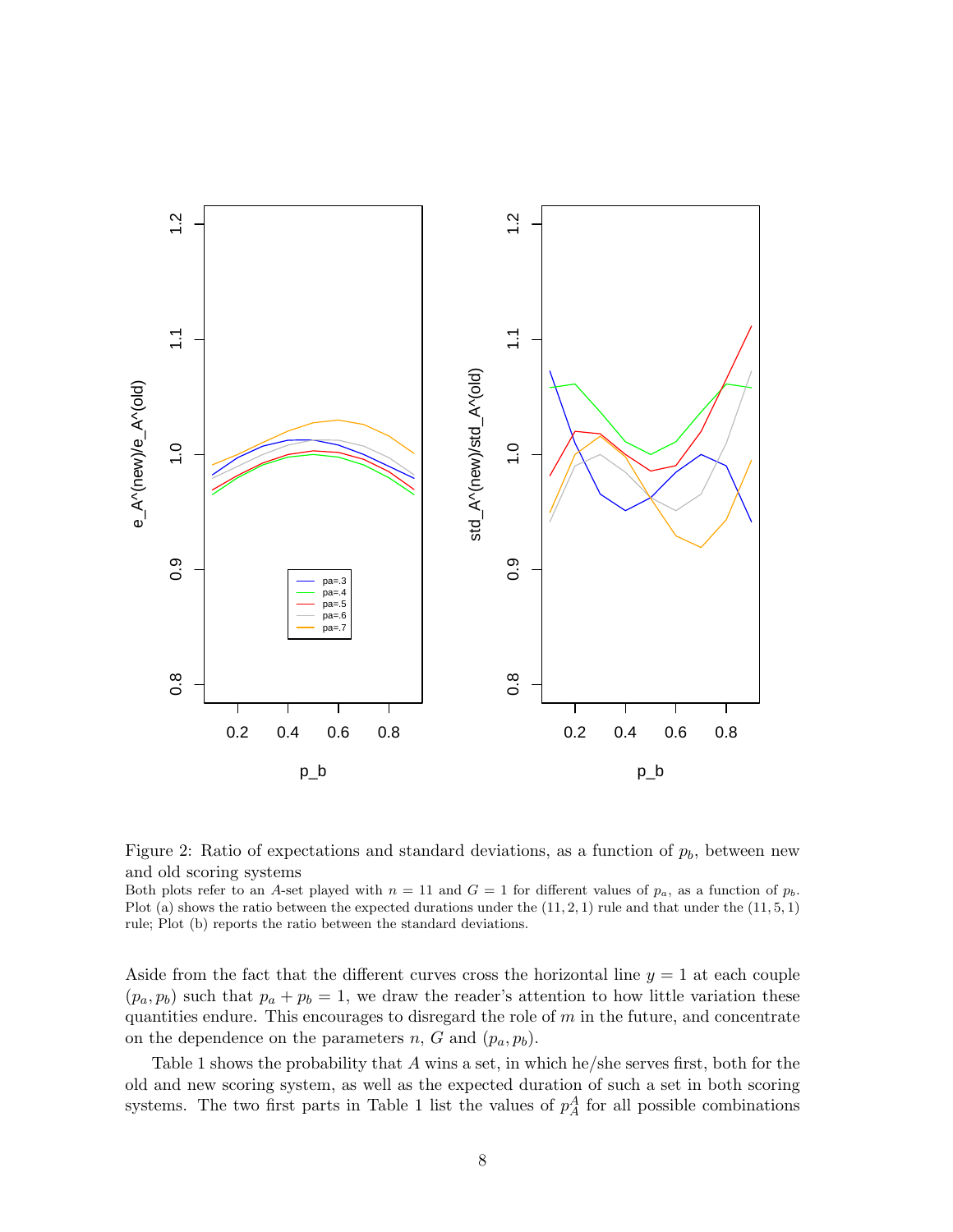|         |                                                                             |              |         | $\ldots$ represented.                                                    |              | and Dapoored D dramon |                  |                |                  |  |  |
|---------|-----------------------------------------------------------------------------|--------------|---------|--------------------------------------------------------------------------|--------------|-----------------------|------------------|----------------|------------------|--|--|
|         | 0.1                                                                         | 0.2          | 0.3     | 0.4                                                                      | $p_b$<br>0.5 | 0.6                   | 0.7              | 0.8            | 0.9              |  |  |
| $p_a$   | Probability that A wins a set when A serves first with $m = 5$ and $n = 21$ |              |         |                                                                          |              |                       |                  |                |                  |  |  |
| 0.1     | 0.5000                                                                      | 0.1657       | 0.0404  | 0.0072                                                                   | 0.0008       | $\overline{0}$        | $\boldsymbol{0}$ | $\overline{0}$ | $\boldsymbol{0}$ |  |  |
| $0.2\,$ | 0.8342                                                                      | 0.5000       | 0.2190  | 0.0702                                                                   | 0.0159       | 0.0023                | 0.0002           | $\overline{0}$ | $\boldsymbol{0}$ |  |  |
| 0.3     | 0.9595                                                                      | 0.7809       | 0.5000  | 0.2430                                                                   | 0.0863       | 0.0209                | 0.0030           | 0.0001         | $\boldsymbol{0}$ |  |  |
| 0.4     | 0.9928                                                                      | $0.9297\,$   | 0.7569  | 0.5000                                                                   | 0.2530       | $\,0.0914\,$          | 0.0209           | $\,0.0023\,$   | $\overline{0}$   |  |  |
| 0.5     | 0.9991                                                                      | 0.9840       | 0.9136  | 0.7469                                                                   | 0.5000       | 0.2530                | 0.0863           | 0.0159         | 0.0008           |  |  |
| 0.6     | 0.9999                                                                      | 0.9976       | 0.9790  | 0.9085                                                                   | 0.7469       | 0.5000                | 0.2430           | 0.0702         | 0.0072           |  |  |
| 0.7     | 0.9999                                                                      | 0.9998       | 0.9969  | 0.9790                                                                   | 0.9136       | 0.7569                | 0.5000           | 0.2190         | 0.0404           |  |  |
| 0.8     | $\,1$                                                                       | 0.9999       | 0.9998  | 0.9976                                                                   | 0.9840       | 0.9297                | 0.7809           | 0.5000         | 0.0166           |  |  |
| 0.9     | $\mathbf{1}$                                                                | $\mathbf{1}$ | 0.9999  | 0.9999                                                                   | 0.9991       | 0.9928                | 0.9595           | 0.8342         | 0.5000           |  |  |
| $p_a$   | Probability that A wins a set when A serves first with $m = 2$ and $n = 11$ |              |         |                                                                          |              |                       |                  |                |                  |  |  |
| 0.1     | 0.5000                                                                      | 0.2300       | 0.0951  | 0.0343                                                                   | 0.0103       | 0.0024                | 0.0003           | $\overline{0}$ | $\boldsymbol{0}$ |  |  |
| $0.2\,$ | 0.7699                                                                      | $0.5000\,$   | 0.2819  | 0.1376                                                                   | 0.0568       | 0.0189                | 0.0046           | 0.0006         | $\boldsymbol{0}$ |  |  |
| 0.3     | 0.9048                                                                      | 0.7180       | 0.5000  | 0.3035                                                                   | 0.1576       | $\,0.0673\,$          | 0.0219           | 0.0046         | 0.0003           |  |  |
| 0.4     | 0.9656                                                                      | 0.8623       | 0.6964  | 0.5000                                                                   | 0.3121       | 0.1635                | 0.0673           | 0.0189         | 0.0024           |  |  |
| 0.5     | 0.9896                                                                      | 0.9431       | 0.8423  | 0.6878                                                                   | 0.5000       | 0.3121                | 0.1576           | 0.0568         | 0.0103           |  |  |
| 0.6     | 0.9975                                                                      | 0.9810       | 0.9326  | 0.8364                                                                   | 0.6878       | 0.5000                | 0.3035           | 0.1376         | 0.0343           |  |  |
| 0.7     | 0.9996                                                                      | 0.9953       | 0.9780  | 0.9326                                                                   | 0.8423       | 0.6964                | 0.5000           | 0.2819         | 0.9513           |  |  |
| 0.8     | 0.9999                                                                      | 0.9993       | 0.9953  | 0.9810                                                                   | 0.9431       | 0.8623                | 0.7180           | 0.5000         | 0.2300           |  |  |
| 0.9     | 0.9999                                                                      | 0.9999       | 0.9996  | 0.9975                                                                   | 0.9896       | 0.9656                | 0.9048           | 0.7699         | 0.5000           |  |  |
| $p_a$   |                                                                             |              |         | Expected duration of a set when A serves first with $m = 5$ and $n = 21$ |              |                       |                  |                |                  |  |  |
| 0.1     | 40.1616                                                                     | 36.5982      | 33.7171 | 31.3842                                                                  | 29.3013      | 27.4362               | 25.8432          | $24.5067\,$    | 23.3333          |  |  |
| 0.2     | 38.6311                                                                     | 38.2747      | 36.3666 | 34.0094                                                                  | 31.7268      | 29.6526               | 27.8216          | 26.2500        | 24.9032          |  |  |
| 0.3     | 36.0125                                                                     | 37.5782      | 37.6279 | 36.3163                                                                  | 34.2761      | $32.0696\,$           | 29.9949          | 28.1681        | 26.6186          |  |  |
| 0.4     | 33.1567                                                                     | 35.4021      | 36.9720 | 37.3272                                                                  | 36.3937      | 34.5748               | 32.4159          | 30.3135        | 28.4663          |  |  |
| 0.5     | 30.5940                                                                     | 32.7743      | 34.9382 | 36.6022                                                                  | 37.2359      | 36.6022               | 34.9382          | 32.7743        | 30.5940          |  |  |
| 0.6     | 28.4663                                                                     | 30.3135      | 32.4159 | 34.5748                                                                  | 36.3937      | 37.3272               | 36.9720          | 35.4021        | 33.1567          |  |  |
| 0.7     | 26.6186                                                                     | 28.1681      | 29.9949 | 32.0696                                                                  | 34.2761      | 36.3163               | 37.6279          | 37.5782        | 36.0125          |  |  |
| 0.8     | 24.9032                                                                     | 26.2500      | 27.8216 | 29.6526                                                                  | 31.7268      | 34.0094               | 36.3666          | 38.2747        | 38.6311          |  |  |
| 0.9     | 23.3333                                                                     | 24.5068      | 25.8433 | 27.4362                                                                  | 29.3013      | 31.3843               | 33.7172          | 36.5982        | 40.1616          |  |  |
| $p_a$   |                                                                             |              |         | Expected duration of a set when A serves first with $m = 2$ and $n = 11$ |              |                       |                  |                |                  |  |  |
| 0.1     | 22.5402                                                                     | 19.9063      | 18.0171 | 16.5767                                                                  | 15.4215      | 14.4575               | 13.6267          | 12.8901        | 12.2222          |  |  |
| 0.2     | 20.4333                                                                     | 20.0069      | 19.0096 | 17.8241                                                                  | $16.6473\,$  | 15.5657               | 14.6029          | 13.7513        | 12.9904          |  |  |
| 0.3     | 18.7138                                                                     | 19.3163      | 19.2465 | 18.6612                                                                  | 17.7620      | 16.7301               | 15.6955          | 14.7315        | 13.8635          |  |  |
| 0.4     | 17.2440                                                                     | 18.2349      | 18.8266 | 18.9228                                                                  | 18.5459      | 17.8052               | 16.8511          | 15.8300        | 14.8509          |  |  |
| 0.5     | 15.9686                                                                     | 17.0222      | 17.9547 | 18.5985                                                                  | 18.8285      | 18.5985               | 17.9547          | 17.0222        | 15.9686          |  |  |
| 0.6     | 14.8509                                                                     | 15.8300      | 16.8511 | 17.8052                                                                  | 18.5459      | 18.9228               | 18.8266          | 18.2349        | 17.2440          |  |  |
| 0.7     | 13.8635                                                                     | 14.7315      | 15.6955 | 16.7301                                                                  | 17.7620      | 18.6612               | $19.2465\,$      | 19.3163        | 18.7138          |  |  |
| 0.8     | 12.9904<br>12.2222                                                          | 13.7513      | 14.6029 | 15.5657                                                                  | 16.6473      | 17.8241               | 19.0096          | 20.0069        | 20.4333          |  |  |
| 0.9     |                                                                             | 12.8901      | 13.6267 | 14.4575                                                                  | 15.4215      | 16.5767               | 18.0171          | 19.9063        | 22.5402          |  |  |

Table 1: Probability and Expected Duration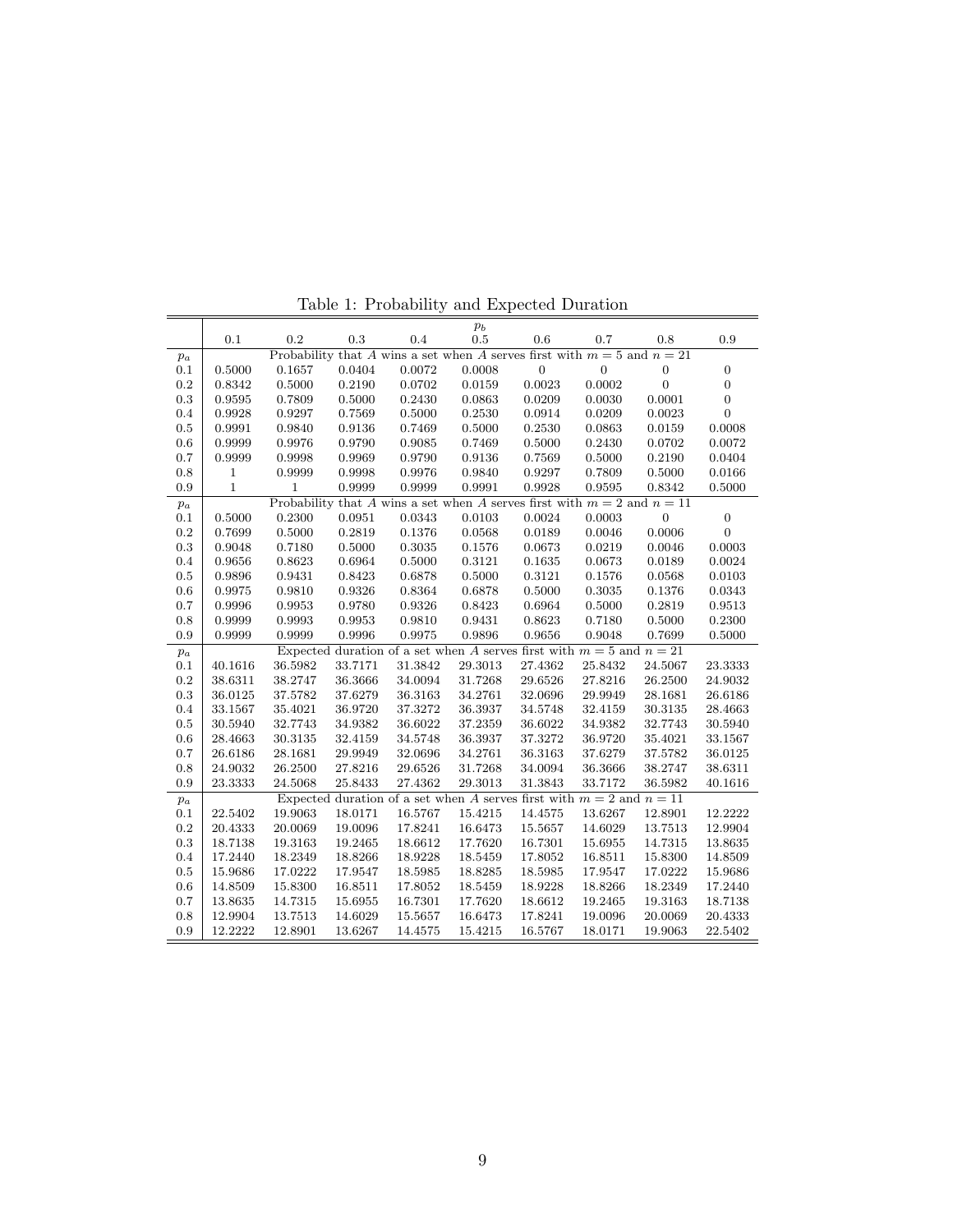| $n_2/n_1$        | 0.1                          | 0.2    | 0.3    | 0.4    | 0.5    |  |  |
|------------------|------------------------------|--------|--------|--------|--------|--|--|
|                  | Ratio of expectations        |        |        |        |        |  |  |
| $21/11 = 1.9090$ | 1.9000                       | 1.9058 | 1.9297 | 1.9623 | 1.9776 |  |  |
| $31/21 = 1.4761$ | 1.4670                       | 1.4697 | 1.4797 | 1.4963 | 1.5052 |  |  |
| $41/31 = 1.3225$ | 1.3149                       | 1.3172 | 1.3221 | 1.3326 | 1.3392 |  |  |
| $31/11 = 2.8181$ | 2.8231                       | 2.8276 | 2.8728 | 2.9419 | 2.9769 |  |  |
| $41/11 = 3.7272$ | 3.7482                       | 3.7527 | 3.8151 | 3.9260 | 3.9867 |  |  |
|                  | Ratio of Standard Deviations |        |        |        |        |  |  |
| $21/11 = 1.3816$ | 1.3437                       | 1.3037 | 1.3426 | 1.2975 | 1.2356 |  |  |
| $31/21 = 1.2149$ | 1.1789                       | 1.2171 | 1.2527 | 1.2356 | 1.1754 |  |  |
| $41/31 = 1.1500$ | 1.1553                       | 1.1500 | 1.1790 | 1.1863 | 1.1349 |  |  |
| $31/11 = 1.6787$ | 1.5490                       | 1.6080 | 1.6819 | 1.5944 | 1.4524 |  |  |
| $41/11 = 1.9306$ | 1.8476                       | 1.8529 | 1.9749 | 1.8816 | 1.6484 |  |  |

Table 2: Ratio of Expected Durations and Standard Deviations

of couples  $(p_a, p_b)$  varying respectively from 0.1 to 0.9 with a step size of 0.1. A simple inspection of the probabilities indicates that the stronger one of the two players inevitably wins the set, which is a confirmation of the common intuition. The main difference between the two scoring systems lies in the fact that on the one hand, when  $p_a > p_b$  (values under the diagonal), player A has a higher chance to win the set in the old system than in the new one, whereas on the other hand, when  $p_a < p_b$  (values over the diagonal), player A's (small) chances to win the set are higher in the new system. This can be explained as follows: the more points are necessary to win the set, the more important the strengths  $p_a$  and  $p_b$  become, and the "victory against the odds" is therefore less probable in the old scoring system than in the new one. We also draw the reader's attention to the fact that  $p_A^A(p_a, p_b) = p_A^A(1 - p_b, 1 - p_a)$  and  $p_A^A(p_a, p_b) + p_A^A(p_b, p_a) = 1$  (with  $p_A^A(x, y)$  standing for the probability that player A wins an A-set under the conditions  $p_a = x$  and  $p_b = y$ ,  $x, y \in (0, 1)$ . These phenomena are discussed in Schulman and Hamdan (1977), and will not be further elaborated on here.

The two last parts of Table 1 show the expected duration of a set in which player A serves first. The sets with the largest expected durations are those on the diagonal, where both players are roughly of similar strength. Clearly the duration of a set is smaller in the new scoring sytem than in the older one. More interesting is the fact that the duration of a set in the old scoring system is always roughly double that in the new scoring system or, more precisely, that we have  $e^{A,old}_A$  $_{A}^{A,old}/e_A^{\bar{A},new} \approx 21/11$ . This seemingly linear relationship between the average length of a set and the number of points played is easily confirmed by further computations, as shown in Table 2. Likewise, from Table 2, we see that the same multiplicative factor (under a square root) appears when considering the standard deviation of D. The same conclusions hold true when passing from a single set to a full match. From this we deduce that in order for the ITTF, for instance, to derive a scoring triple  $(m_2, n_2, G_2)$  which *does not* change the average length of the game when switching from the original triple  $(m_1, n_1, G_1)$ , it is advisable to choose the number of sets  $G_2$  in such a way that  $G_1n_1 = G_2n_2$ . If, for instance,  $n_1 = 21$  and  $G_1 = 3$ , then the choice of  $n_2 = 11$ and  $G_2 = 6$  would influence the expected durations less than  $G_2 = 3$  or  $G_2 = 4$ . The choice of  $G_2 = 3$  or 4 nevertheless ensures a difference that is negligible (see Figures 5 and 6 and 7 where different choices of triples are compared in the no-server model).

Figure 3 presents, for  $n = 11$  and  $n = 21$  respectively, the score distribution associated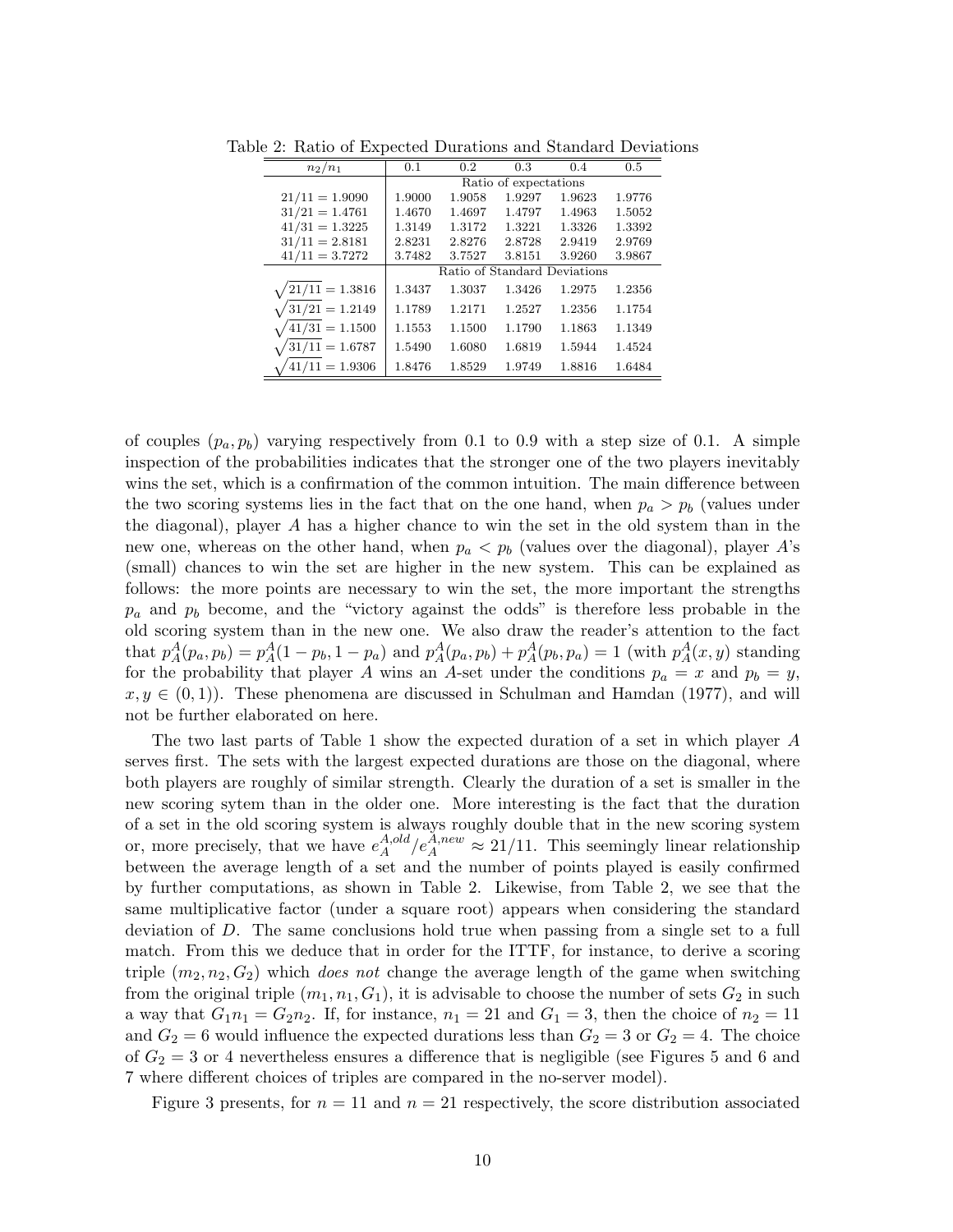



Subfigures (a) and (b) refer to an A-set played under the  $(2, 11, 1)$ -scoring system. Subfigure (a): for  $(p_a, p_b) = (.7, .5), (.6, .5), (.5, .5), (.4, .5)$  and  $(.3, .5),$  probabilities  $p_A^{n,k,A}$  that player A wins the set on the score  $(n, k)$ . Subfigure (b): the corresponding values for victories of B. Subfigures (c) and (d) refer to an Aset played under the  $(5, 21, 1)$ -scoring system. Subfigure (c): for  $(p_a, p_b) = (.7, .5), (.6, .5), (.5, .5), (.4, .5)$  and  $(0.3, 0.5)$ , probabilities  $p_A^{n,k,A}$  that player A wins the set on the score  $(n, k)$ . Subfigure (d): the corresponding values for victories of B. The different set-winning probabilities  $p_A^C$  for  $C \in \{A, B\}$  and each couple of values  $(p_a, p_b)$  are given in each subfigure.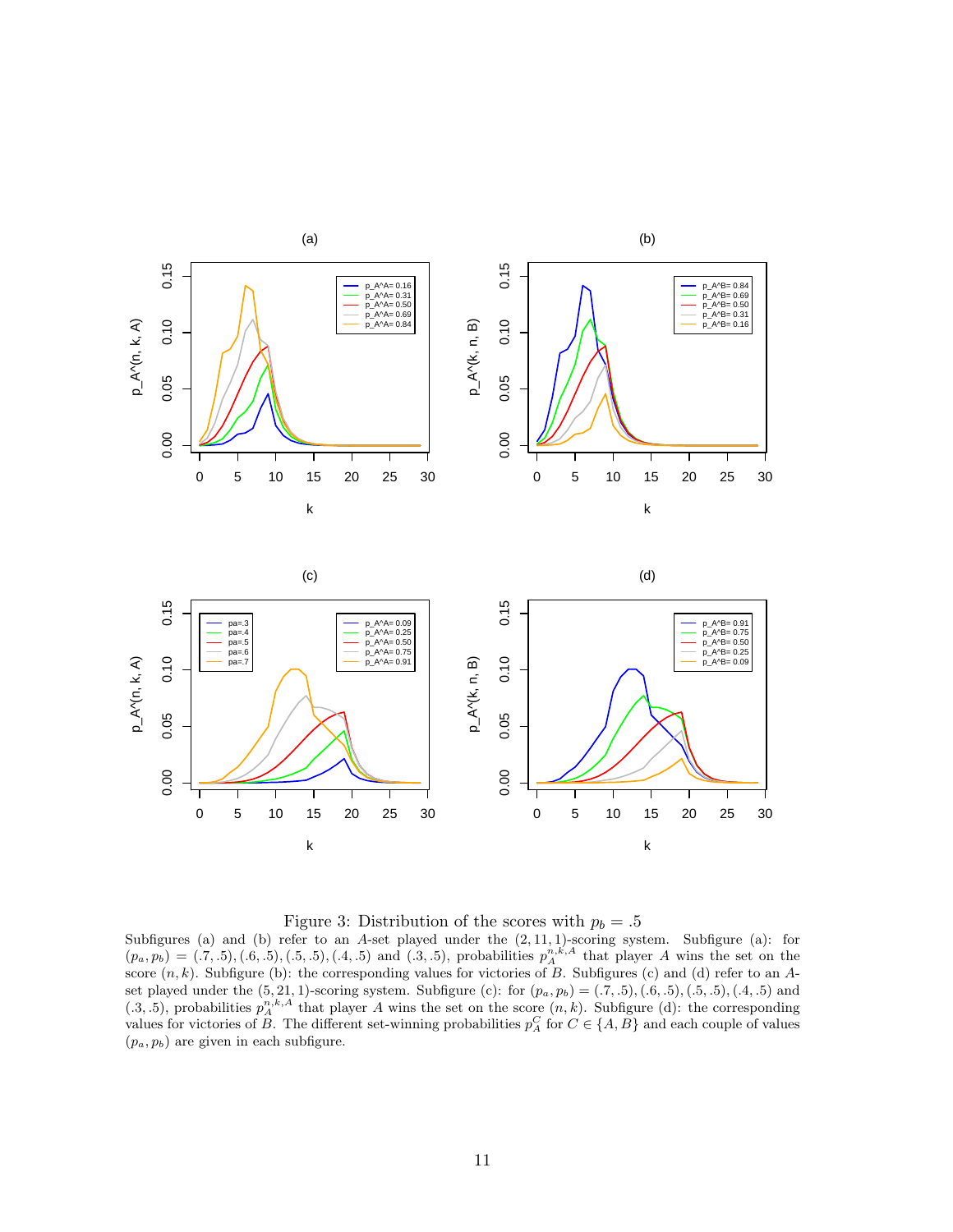with  $(p_a, p_b) = (.7, .5), (.6, .5), (.5, .5), (.4, .5)$  and  $(.3, .5)$ . Subplots (a) and (c) contain the probabilities that player A wins an A-set in which the opponent scores a total of k points (for instance, in the new scoring system,  $k = 0, \ldots, 9$  corresponds to a victory of A on the score  $(11,0),\ldots,(11,9)$ , and in case of a tie, for which  $k \ge 10$ , player A wins on scores of the form  $(k+2, k)$  and the subplots (b) and (d) give the probability for B winning an A-set where this time player A scores k points. It appears that these distributions are highly sensitive to the values of  $(p_a, p_b)$ ; obviously, this extends to the corresponding match-winning probabilities. In the  $(5, 21, G)$ -scoring system,  $p_A^A$  varies between .09 and .91 and  $p_A^B$  between .91 and .09, when, for fixed  $p_b = .5$ ,  $p_a$  ranges from .3 to .7. For the other scoring system,  $p_A^A$  takes values between .16 and .84, while  $p_A^B$  ranges from .84 to .16. This confirms our previous findings that the difference in strengths is more important in the old than in the new system. The following three comments hold for both scoring systems: (i) as  $A$  (resp.,  $B$ ) is getting stronger with respect to  $B$  (resp.,  $A$ ), his/her winning probability dramatically increases, (ii) whatever the value of  $p_a$ , white-washes seldom occur, and (iii) the score distributions are not monotone in  $p_a$ . Finally note that subfigures (a) and (b), as well as subfigures (c) and (d), display the same curves with the colors in reverse order; this is due to the symmetric roles played by the two players.

In Figure 4 we plot, in the setup of an A-set and for  $(p_a, p_b) = (.5, .5), (.4, .5)$  and  $(.3, .5)$  (we omit the couples  $(.7, .5)$  and  $(.6, .5)$  as the symmetry of the situation implies a confounding with the plots for  $(.3, .5)$  and  $(.4, .5)$ , respectively), the unconditional (on the winner of the set) probabilities that the number of rallies D equals  $d \in [0, 60]$  with respect to that value d. The expectations of  $D$  in each case are indicated as well. Subfigure (a) corresponds to the new scoring system, and subfigure (b) to the old one. In the old scoring system the probabilities are more dispersed than in the new scoring system; this is a direct consequence of the larger number of points needed to play until either player wins the set. For both plots, the peaks that occur after the main peak are due to the fact that a set can only end after an even number of rallies in case of a tie. The red curve is the one that takes the highest values, which confirms the intuition that two players of the same strength take more time to battle out the set and that the scores are quite tight (see also the related expected values  $e_A = 18.83$  in the new scoring system and  $e_A = 37.24$  in the old one).

The dependence of the set-winning probabilities on  $(p_a, p_b)$  is of primary importance. In what follows, we will investigate this dependence visually by comparing both scoring systems in the no-server model  $(p = p_a = 1-p_b)$ . The results are illustrated in Figure 5. Figure 5 (a) shows the probability that player A wins an A-set as a function of his/her strength  $p$ . The blue curve gives the probability for the new scoring system and the red curve for the old scoring system. The plot supports the claim that, for most values of  $p$ , the choice of the scoring system does not influence the set-winning probabilities. The only slight differences appear within  $[0.3, 0.45]$  and  $[0.55, 0.7]$ , where the new scoring system quicker equalizes both players, which is in agreement with our previous findings. These observations are further supported by Figure 5 (b), where the ratio between the old and the new scoring system is plotted as a function of p. This graph reveals that although the probability that player  $A$ wins an A-set is essentially the same for both scoring systems if he/she is the best player  $(p_A^{A,old})$  $_{A}^{A,old}/p_A^{A,new} \approx 1$  for  $p > .7$ , with evident notations), for  $p \in [.5, .7]$  the probability that A wins the A-set in the old scoring system is slightly higher than in the new one, and when  $p < 0.5$ , player A is more likely to win the set in the new system than in the old one. Finally, the ratio approaches 0 as p tends to 0 (for  $p < 0.2$ , say). This last remark indicates that the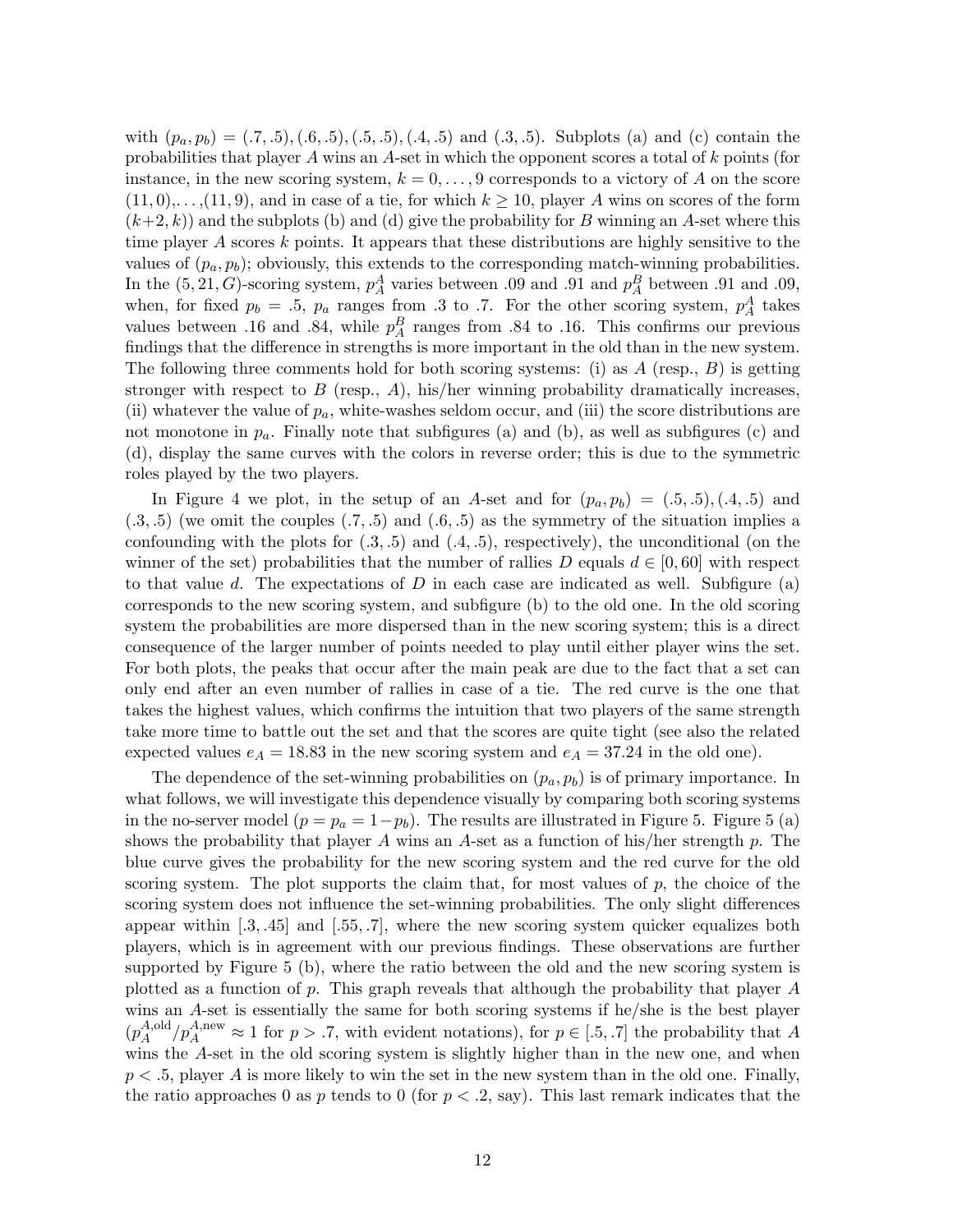

Figure 4: Distribution of D with  $p_b = .5$ 

Both plots refer to an A-set. For  $(p_a, p_b) = (.5, .5), (.4, .5)$  and  $(.3, .5)$  they report the probabilities that the number of rallies  $D$  needed to finish the set takes value  $d$  unconditional on the winner of the set. Plot (a) shows the probabilities and expectations for the (2, 11, 1)-scoring system and plot (b) for the (5, 21, 1)-scoring system.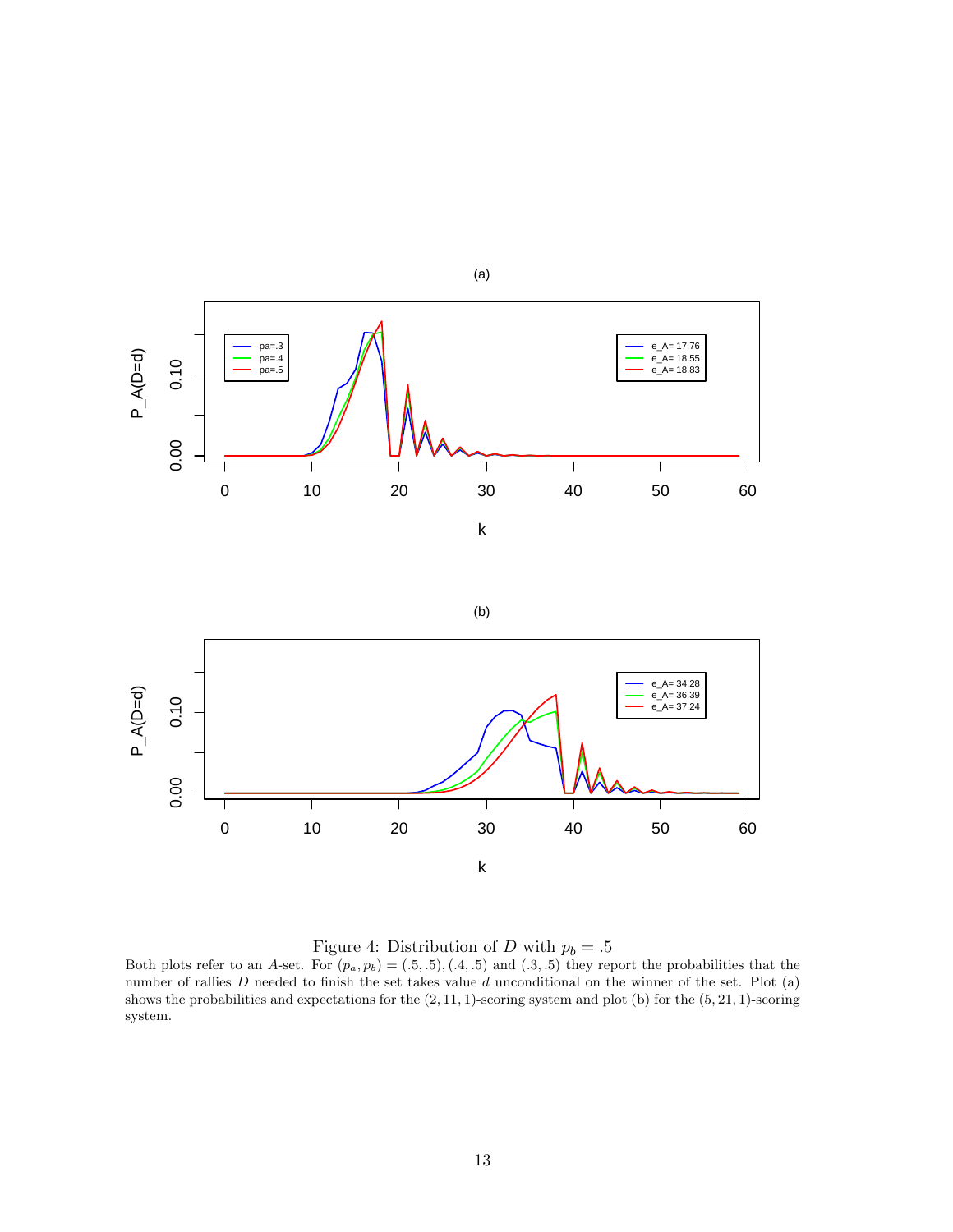

### Figure 5: Comparison: one set

As a function of  $p = p_a = 1 - p_b$  (that is, in the no-server model), subfigure (a) contains the probabilities  $p_A^A$ (in red) that player A wins an A-set in the  $(21, 5, 1)$ -scoring system, along with the probabilities  $p_A^A$  (in blue) that player A wins an A-set in the (11, 2, 1)-scoring system. Subfigures (b) and (c) show the expectation and the standard deviation of the number of rallies needed to complete the corresponding set, unconditional on the winner.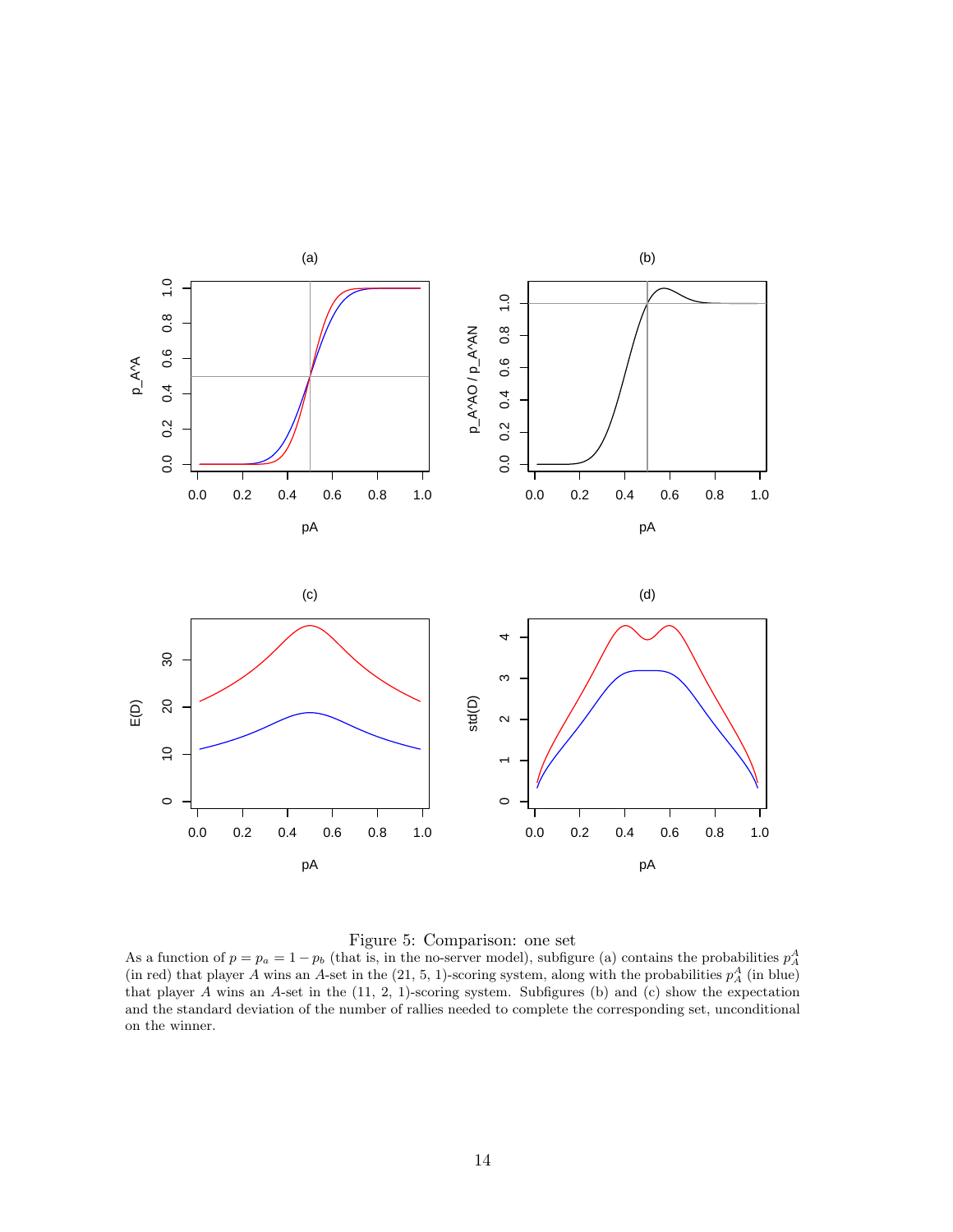old scoring system leaves severely less winning chances to  $A$  when he/she is weak than the new one; in other words, we see again that the new scoring system appears more balanced. The duration plots simply confirm what common-sense already tells us. Indeed, we see in Figure 5 (c) that the expectation of D is, uniformly in  $p \in (0,1)$ , smaller for the new scoring system than for the old one; this is of course a direct consequence of the dramatic reduction of the number of points necessary to win the set. The same conclusion happens to be true for the standard deviation of  $D$  (the old scoring system varies between 3.26 and 4.29, the new scoring system between 2.42 and 3.22), as illustrated in Figure 5 (d). The twin-peak shape of both standard error curves is most certainly due to the quasi-equality in rally-winning probabilities between both players which leads to both tighter final scores and more uneven scores. Finally note that both curves of Figures 5 (c) and (d) are symmetric about  $p = .5$ , as expected.

We conduct, in Figure 6, a similar comparison between both scoring systems at match level. More precisely, we compare a  $(5, 21, 3)$ -scoring system (red curve) with a  $(2, 11, 4)$ scoring system (blue curve). Subfigures (a) and (b) of Figure 6 (to be compared with the corresponding subfigures in Figure 5) indicate that, for any fixed  $p$ , the higher number of sets needed to achieve victory in the new scoring system ensures that match-winning probabilities remain roughly the same before and after the rule change. Subfigures (c) and (d), i.e. the expectation and standard deviation plots, convey the same message as for a single set, except that here the two curves of the standard deviation cross at some points. Note that the standard deviation is in general smaller in the new scoring system, hence the change has made the length of the match more predictable. Finally in Figure 7 we show, for the sake of illustration, how choosing  $G_{\text{new}}$  and  $G_{\text{old}}$  such that  $n_{\text{new}}G_{\text{new}} \approx n_{\text{old}}G_{\text{old}}$ ensures – as is intuitively clear – that both the probabilities and the expectations remain largely unchanged when switching from  $(m_{old}, n_{old}, G_{old})$  to  $(m_{new}, n_{new}, G_{new})$ .

# 4 Final comments.

This paper provides a complete probabilistic description of games played according to the  $(m, n, G)$ -scoring system. It complements and extends the previous contribution by Schulman and Hamdan (1977). The formulae provided, although cumbersome, can easily be implemented for numerical purposes, and yield some striking illustrations. The results of our paper can be useful, in practice, to the sport community (e.g. the ITTF) and to TV broadcasting programs, as they allow to analyze any  $(m, n, G)$ -scoring system. Our findings have allowed us to perform an in-depth comparison of the old and new scoring system in table tennis. If the aims behind the system change were (i) a better control of the length of a match and (ii) an increase in the potential number of crucial points without influencing the relative strengths of the players too much (i.e. without changing the winning probabilities), then our results confirm that these goals are achieved.

We also mention how our results also allow for constructing elegant estimation procedures of the respective strengths of the players. Obviously disposing of the full formulas permits to work out Maximum Likelihood Estimators for  $p_a$ ,  $p_b$ . These will necessarily be obtained by numerical maximization on basis of the formulae in Lemma 2.2. There is, however, a more elegant (and efficient) way to perform such estimation, which only requires retaining one more information from a given encounter between two players, namely the number of points scored by player A (resp., player  $B$ ) on his/her own serve and on the serve of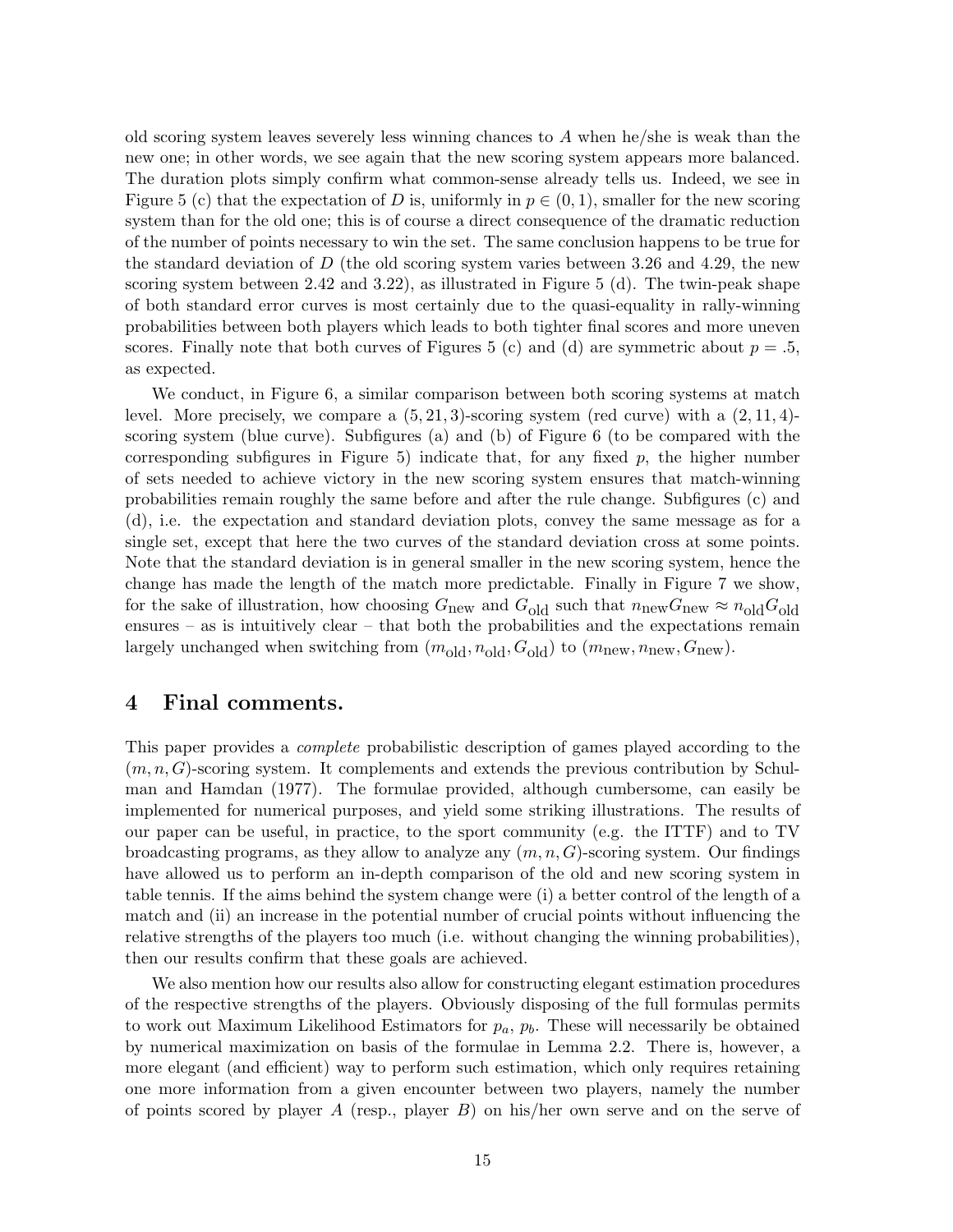

### Figure 6: Comparison: a match

As a function of  $p = p_a = 1 - p_b$  (that is, in the no-server model), subfigure (a) contains the probabilities  $p_A^A$  (in red) that player A wins an A-match in the (21, 5, 3)-scoring system, along with the probabilities  $p_A^A$  (in blue) that player A wins an A-match in the (11, 2, 4)-scoring system. Subfigures (b) and (c) show the expectation and the standard deviation of the number of rallies needed to complete the corresponding match, unconditional on the winner.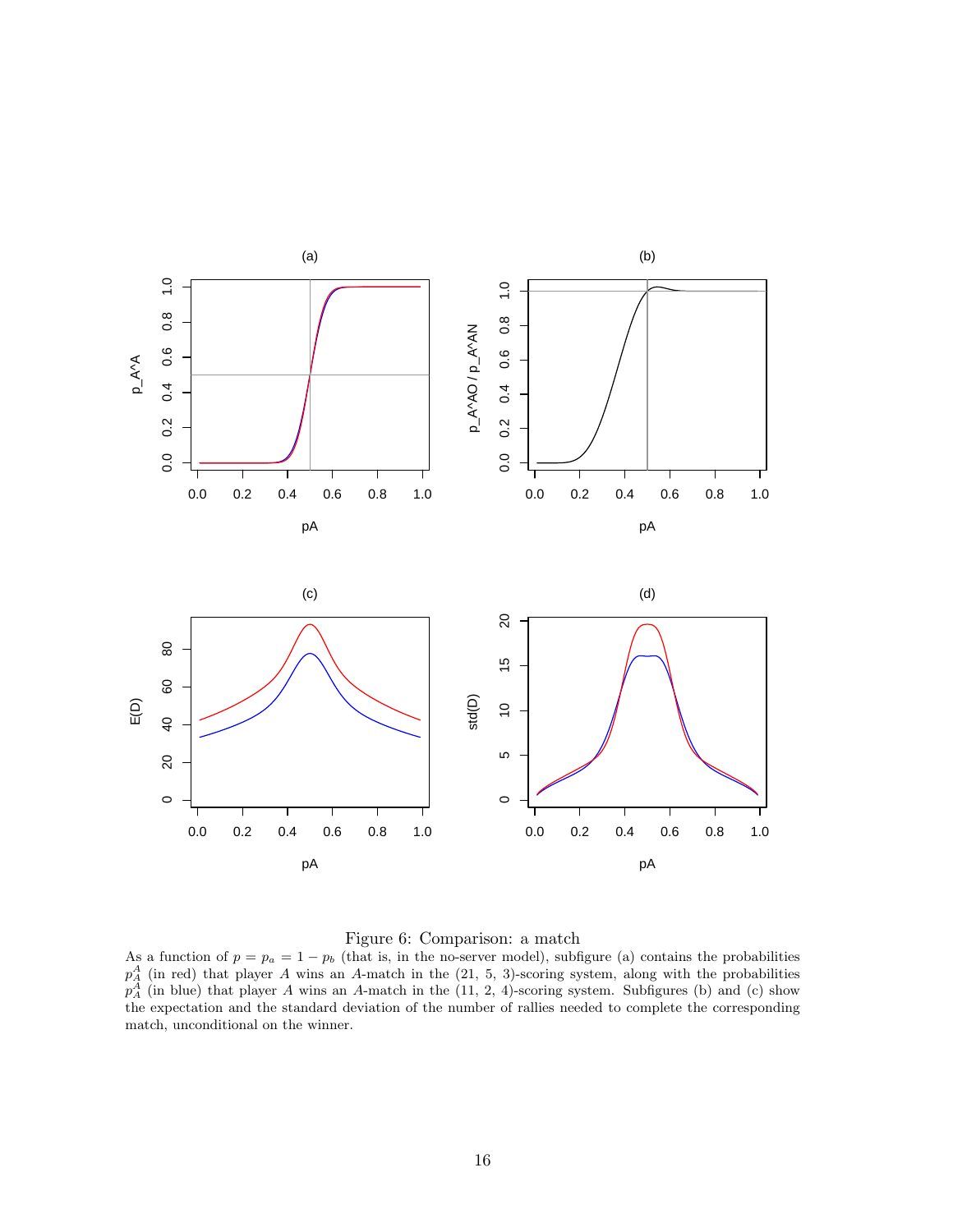

### Figure 7: Comparison: a match

As a function of  $p = p_a = 1 - p_b$  (that is, in the no-server model), subfigure (a) contains the probabilities  $p_A^A$  (in red) that player A wins an A-match in the (21, 5, 4)-scoring system, along with the probabilities  $p_A^A$  (in blue) that player A wins an A-match in the (11, 2, 8)-scoring system. Subfigures (b) and (c) show the expectation and the standard deviation of the number of rallies needed to complete the corresponding match, unconditional on the winner.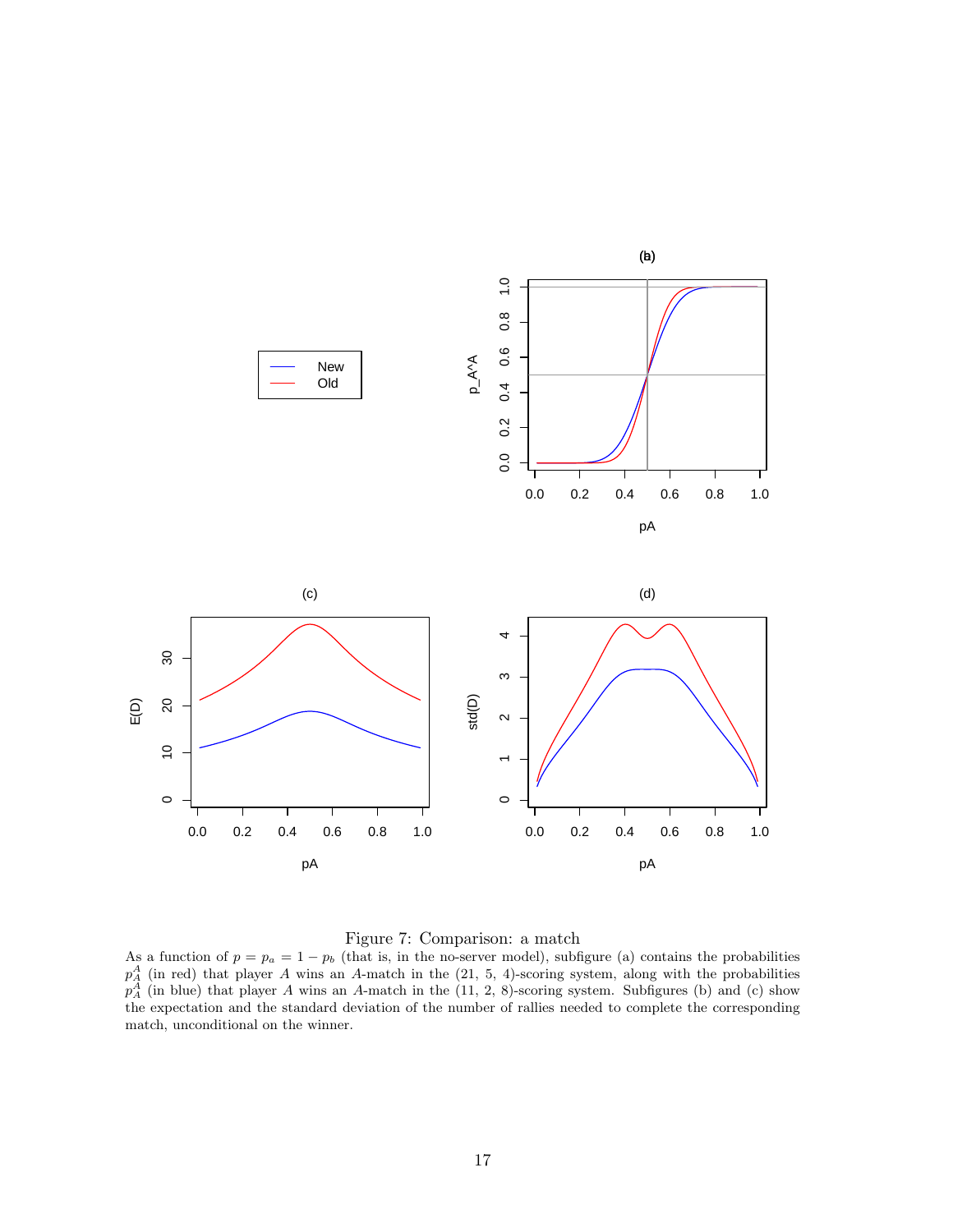his/her opponent. Indeed with this information one can show that the maximum likelihood estimator for  $p_a$ , say, is given by the ratio of the number of points won by A on his/her serve and the total number of his/her serves. Based on Bradley-Terry paired comparison methods, these estimators will allow for constructing interesting new ranking methods within round-robin tournaments. This will be the subject of a future publication.

Finally, since our results of Lemma 2.2 are valid for general intermediate scores  $(\alpha, \beta)$ , an extension to the case where the initial score differs from  $(0, 0)$  is readily implemented. This naturally paves the way to a more dynamic analysis of a match,  $\dot{a}$  la Klaassen and Magnus (2003), in which the winning probabilities and duration are sequentially estimated throughout the course of a given match.

#### Acknowledgments

The authors wish to thank the three anonymous referees for their helpful and insightful comments which have allowed for substantial improvement of the original manuscript.

# A Appendix.

### A.1 Complete formulae.

**Lemma A.1** Fix  $m \in \mathbb{N}_0$  and  $\alpha, \beta \in \mathbb{N}$ , and define  $K, R \in \mathbb{N}$  via the Euclidian division  $\alpha + \beta = Km + R$ . Then we have

1. if  $R = 0$  and K is even, then

$$
p_A^{\alpha,\beta,A}(x) = \binom{\frac{K}{2}m}{x} p_a^x (1-p_a)^{\frac{K}{2}m-x} \binom{\frac{K}{2}m-1}{\alpha-x-1} (1-p_b)^{\alpha-x} p_b^{\frac{K}{2}m-\alpha+x},
$$

where  $x \in \{\max(0, \alpha - \frac{K}{2}m), \dots, \min(\alpha - 1, \frac{K}{2}m)\},\$ and

$$
p_A^{\alpha,\beta,B}(x) = \binom{\frac{K}{2}m}{x} p_a^x (1-p_a)^{\frac{K}{2}m-x} \binom{\frac{K}{2}m-1}{\alpha-x} (1-p_b)^{\alpha-x} p_b^{\frac{K}{2}m-\alpha+x},
$$

where  $x \in \{\max(0, \alpha - \frac{K}{2}m + 1), \dots, \min(\alpha, \frac{K}{2}m)\}.$ 

2. if  $R = 0$  and K is odd, then

$$
p_A^{\alpha,\beta,A}(x) = \binom{\lceil \frac{K}{2} \rceil m - 1}{x - 1} p_a^x (1 - p_a)^{\lceil \frac{K}{2} \rceil m - x} \binom{\lfloor \frac{K}{2} \rfloor m}{\alpha - x} (1 - p_b)^{\alpha - x} p_b^{\lfloor \frac{K}{2} \rfloor m - \alpha + x},
$$

where  $x \in \{\max(1, \alpha - \lfloor \frac{K}{2} \rfloor m), \dots, \min(\alpha, \lceil \frac{K}{2} \rceil \})$  $\frac{K}{2}$ [m], and

$$
p_A^{\alpha,\beta,B}(x) = \binom{\lceil \frac{K}{2} \rceil m - 1}{x} p_a^x (1 - p_a)^{\lceil \frac{K}{2} \rceil m - x} \binom{\lfloor \frac{K}{2} \rfloor m}{\alpha - x} (1 - p_b)^{\alpha - x} p_b^{\lfloor \frac{K}{2} \rfloor m - \alpha + x},
$$

where  $x \in \{\max(0, \alpha - \lfloor \frac{K}{2} \rfloor m), \dots, \min(\alpha, \lceil \frac{K}{2} \rceil \})$  $\frac{K}{2}$ [m - 1).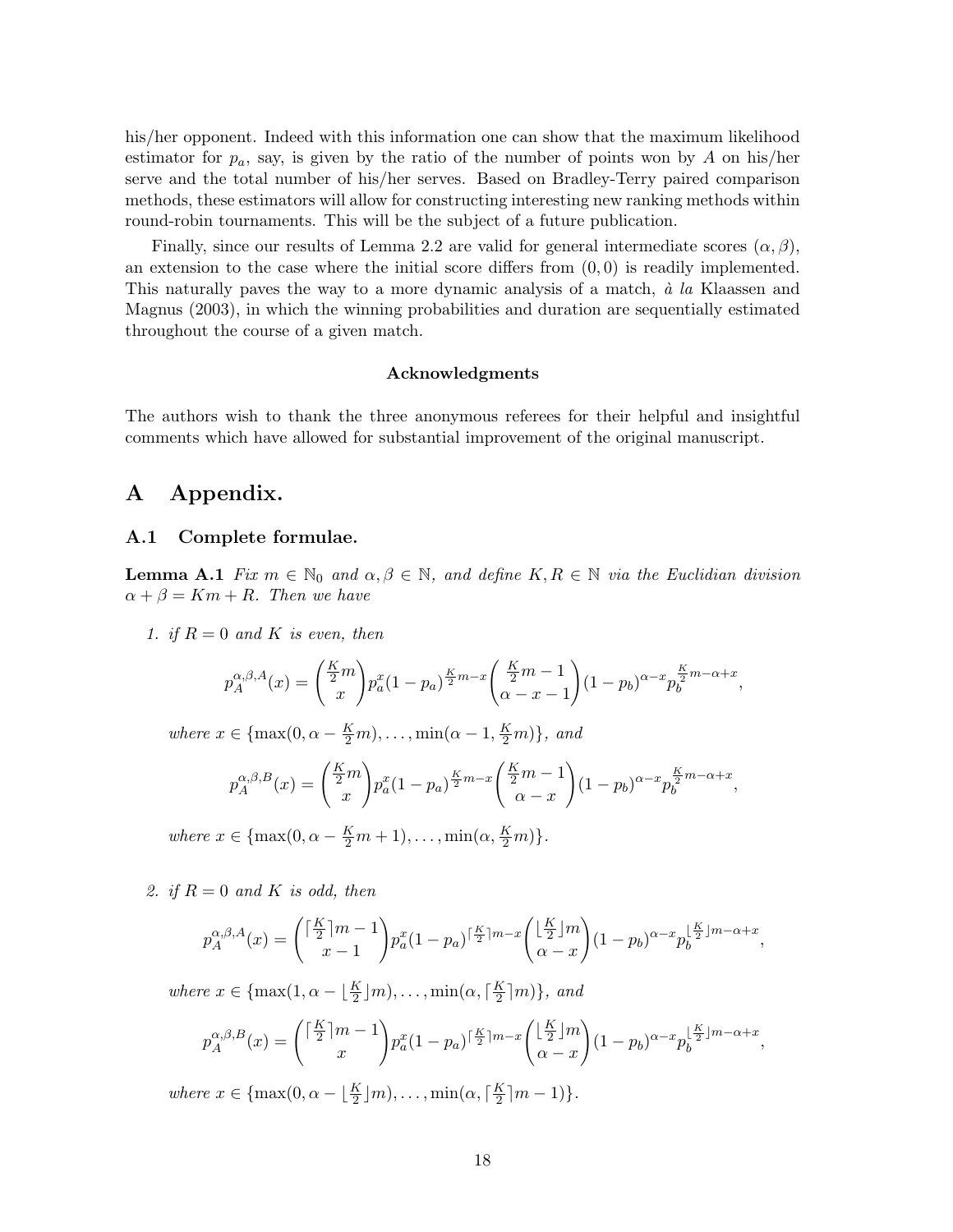3. if  $R > 0$  and K is even, then

$$
p_A^{\alpha,\beta,A}(x) = \binom{\frac{K}{2}m + R - 1}{x - 1} p_a^x (1 - p_a)^{\frac{K}{2}m + R - x} \binom{\frac{K}{2}m}{\alpha - x} (1 - p_b)^{\alpha - x} p_b^{\frac{K}{2}m - \alpha + x},
$$

where  $x \in \{\max(1, \alpha - \frac{K}{2}m), \dots, \min(\alpha, \frac{K}{2}m + R)\},\$ and

$$
p_A^{\alpha,\beta,B}(x) = \binom{\frac{K}{2}m + R - 1}{x} p_a^x (1 - p_a)^{\frac{K}{2}m + R - x} \binom{\frac{K}{2}m}{\alpha - x} (1 - p_b)^{\alpha - x} p_b^{\frac{K}{2}m - \alpha + x},
$$

where  $x \in \{\max(0, \alpha - \frac{K}{2}m), \dots, \min(\alpha, \frac{K}{2}m + R - 1)\}.$ 

4. if  $R > 0$  and K is odd, then

$$
p_A^{\alpha,\beta,A}(x) = \binom{\lceil \frac{K}{2} \rceil m}{x} p_a^x (1 - p_a)^{\lceil \frac{K}{2} \rceil m - x} \binom{\lfloor \frac{K}{2} \rfloor m + R - 1}{\alpha - x - 1} (1 - p_b)^{\alpha - x} p_b^{\lfloor \frac{K}{2} \rfloor m + R - \alpha + x},
$$
  
where  $x \in \{\max(0, \alpha - \lfloor \frac{K}{2} \rfloor m - R), \dots, \min(\alpha - 1, \lceil \frac{K}{2} \rceil m)\},$  and  

$$
p_A^{\alpha,\beta,B}(x) = \binom{\lceil \frac{K}{2} \rceil m}{x} p_a^x (1 - p_a)^{\lceil \frac{K}{2} \rceil m - x} \binom{\lfloor \frac{K}{2} \rfloor m + R - 1}{\alpha - x} (1 - p_b)^{\alpha - x} p_b^{\lfloor \frac{K}{2} \rfloor m + R - \alpha + x},
$$
  
where  $x \in \{\max(0, \alpha - \lfloor \frac{K}{2} \rfloor m - R + 1), \dots, \min(\alpha, \lceil \frac{K}{2} \rceil m)\}.$ 

#### A.2 Proof of the complete formulae.

Since all the formulae follow a very similar pattern, we only provide formal proofs for two of the eight expressions, namely for  $p_A^{\alpha,\beta,A}$  $A^{(\alpha,\beta,A)}_A(x)$  when  $R=0$  and K is even and for  $p_A^{\alpha,\beta,B}$  $A^{\alpha,\beta,B}(x)$ when  $R > 0$  and K is odd.

Suppose  $\alpha$  and  $\beta$  are such that  $\alpha + \beta = Km$  with K even, and player A scores the last point. In this setting, the last point is served by player B, hence only the outcome of  $\frac{K}{2}m-1$ serves of player B are random, while all the  $\frac{K}{2}m$  serves of player A are random. Thanks to the independence of the rallies, we may consider the serves of player A and player B separately. Moreover, as explained in Section 2, each sequence of serves corresponds to a binomial distribution, with parameters  $(\frac{K}{2}m, p_a)$  for player A serving and parameters  $(\frac{K}{2}m - 1, 1 - p_b)$  for player B serving, where we adopt each time the point of view of player A. Since player A scores x points on his/her own serve, he/she necessarily wins  $\alpha - x$ rallies initiated by player B. The last point being considered apart, we are left with  $\alpha-x-1$ successes for the binomial distribution with parameters  $(\frac{K}{2}m - 1, 1 - p_b)$ . Combining all these facts yields the announced formula, and it remains to establish the domain of the possible values of x.

As player B serves exactly  $\frac{K}{2}m$  times, it is clear that, whenever  $\alpha > \frac{K}{2}m$ , necessarily player A has to score at least  $\alpha - \frac{K}{2}m$  points on his/her own serve. Otherwise, he/she may very well score only on player B's serve. These two observations readily yield the lower bound for x. Regarding the upper bound, as player A scores at least one point not served by himself/herself, he/she cannot score more than  $\alpha - 1$  points on his/her own serve. This directly yields the upper bound, as player A is limited to  $\frac{K}{2}m$  serves.